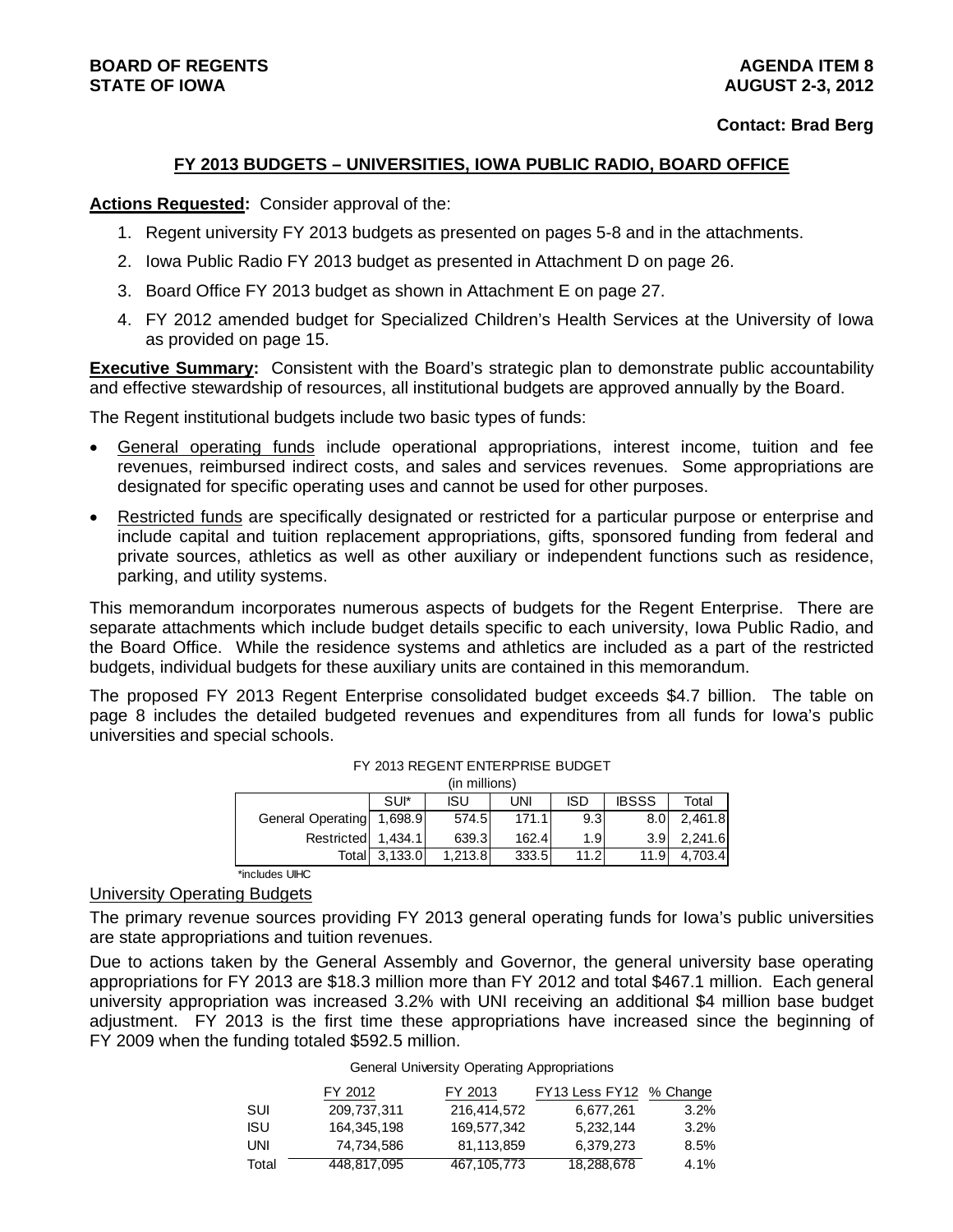#### **BOARD OF REGENTS AGENTS** AGENDA ITEM 8 **STATE OF IOWA** PAGE 2

The following chart compares estimated FY 2012 funding sources with the FY 2013 budget for each university. UNI is equally reliant on state appropriations and tuition revenue for operations while SUI and ISU state funding levels are approximately one-third of total operating revenues.



**General University Funding Sources**

The Board approved a resident undergraduate tuition increase of 3.75% for the 2012-13 academic year at its December 2011 meeting; non-resident tuition increases of 4.75% at SUI, 2.63% at ISU, and 3.75% at UNI were also approved last December. The tuition rate increases, coupled with current enrollment projections, are anticipated to generate \$45.8 million in incremental gross tuition revenue for FY 2013 compared to FY 2012.

In general, each university's special purpose units receiving state general fund appropriations were flatfunded when compared to FY 2012. Exceptions include an approximate \$3 million increase in FY 2013 for the Iowa Math and Science Education Partnership and a \$1.5 million general fund appropriation for the Iowa Flood Center (funded from Rebuild Iowa Infrastructure Fund in previous years). Generally, the FY 2013 special purpose appropriations are 21.7% less than original FY 2009 funding amounts.

Reflective of the service nature of the universities, salaries and related benefit costs comprise 68% of the composite university operating budgets. The universities must adhere to the terms of the AFSCME collective bargaining agreement for merit staff. The terms of the agreement provide for a 2% increase on July 1, 2012, and a 1% increase on January 1, 2013. In addition, eligible employees (those not at the maximums of their pay grades) will continue to receive 4.5% increases on their anniversary dates. Generally, non-organized faculty and professional and scientific salary increases averaged 2.5% for FY 2013 and were based upon performance, competitive market conditions, and equity issues.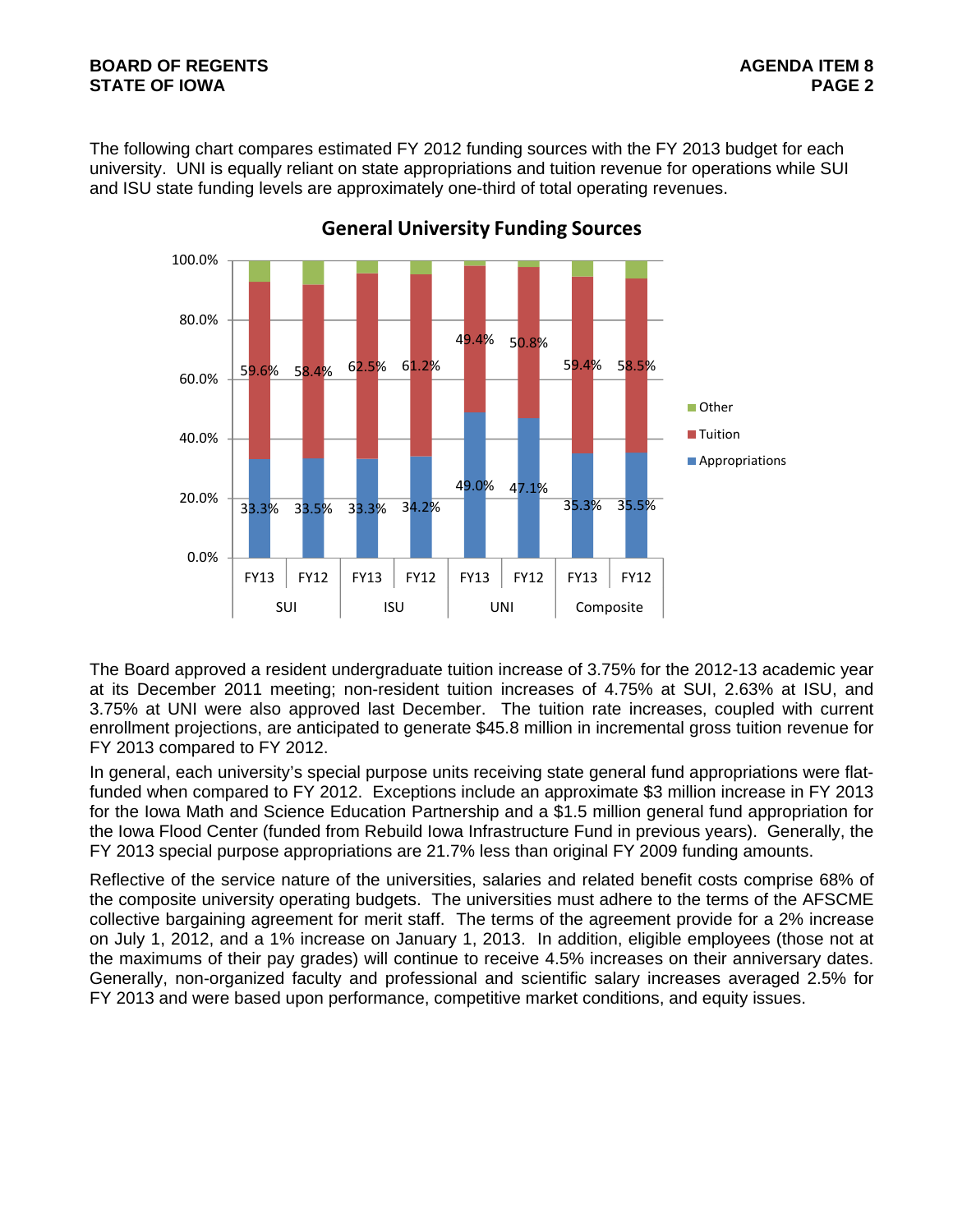#### **BOARD OF REGENTS** AGENERATION OF REGENTS **STATE OF IOWA** PAGE 3

#### Restricted Budgets

The restricted fund budgets include the FY 2013 capital appropriations approved by the General Assembly for ISU's Biorenewables Complex-Agricultural and Biosystems Engineering Building, SUI's Dental Science Building Renovation, and UNI's Bartlett Hall Renovation.

In addition, the restricted fund budgets include the \$25.1 million tuition replacement appropriation allocated to the three Regent universities to fund the debt service on academic building revenue bonds.

The restricted budgets also include \$3.0 million (allocated 35/35/30 among SUI, ISU, and UNI) for the Regent Innovation Fund to support economic development projects. The universities will provide a one-to-one match of these funds for capacity-building infrastructure in areas related to technology commercialization, entrepreneurship, and business growth. Proposals for allocation and use of the Regent Innovation Fund appropriation are contained in Agenda Item 6g.

#### Athletic Budgets

Each of the Regent universities host a multitude of intercollegiate athletic events that attract many alumni and friends to the campuses each year. The athletic departments are independent entities included in the restricted fund budgets. The proposed FY 2013 athletic revenue budgets total \$149.6 million. Details pertaining to each university's proposed FY 2013 athletic budget are included in the attachments.

|       |                  | <b>Athletic Revenues</b> |                   |
|-------|------------------|--------------------------|-------------------|
|       | FY 2012          | FY 2013                  |                   |
|       | <b>Estimates</b> | <b>Budget</b>            | <b>Difference</b> |
| SUI   | 75,279,121       | 80,620,771               | 5,341,650         |
| ISU   | 50.278.893       | 56,647,839               | 6.368.946         |
| UNI   | 12,054,478       | 12,325,269               | 270,791           |
| Total | 137,612,492      | 149,593,879              | 11,981,387        |

#### Residence System Budgets

Residence systems, which include dining services, are self-supporting operations and do not receive state-appropriated funds for operations or capital improvements. Residence system budgets total approximately \$185 million for the three universities.

Residence systems are independent entities within each university and are included in the restricted fund budgets. The Board received the FY 2013 residence system preliminary budgets as part of the residence system governance report presented in March.

The final proposed FY 2013 residence system budgets for SUI and UNI have been updated and ISU's system budget remains unchanged from the preliminary budget previously received by the Board. FY 2013 rate increases for the traditional double room with full board were 3.74% at SUI, 1.33% at ISU, and 2.30% at SUI as approved by the Board in April 2012. The proposed detailed budgets for each university residence system are provided in the attachments.

|                                      |                    | <b>University Residence Systems</b><br>FY 2013 Budgets |                     |            |                 |     |            |
|--------------------------------------|--------------------|--------------------------------------------------------|---------------------|------------|-----------------|-----|------------|
|                                      | SUI                |                                                        | <b>ISU</b>          |            |                 | UNI |            |
|                                      | <b>Preliminary</b> | Final                                                  | Preliminary & Final |            | Preliminary     |     | Final      |
| Revenues                             | \$64,777,160       | \$64,587,971                                           | \$                  | 84,341,329 | \$38,995,051    | S   | 36,519,545 |
| <b>Expenditures for Operations</b>   | 50,519,729         | 49,957,404                                             |                     | 61,553,559 | 28,029,498      |     | 27,004,497 |
| Debt Service and Mandatory Transfers | 7,134,453          | 7,054,382                                              |                     | 11,002,919 | 5,317,986       |     | 5,289,380  |
| Net Revenues after Debt Service and  |                    |                                                        |                     |            |                 |     |            |
| <b>Mandatory Transfers</b>           | 7.122.978          | \$7.576.185                                            |                     | 11,784,851 | 5,647,567<br>\$ |     | 4,225,668  |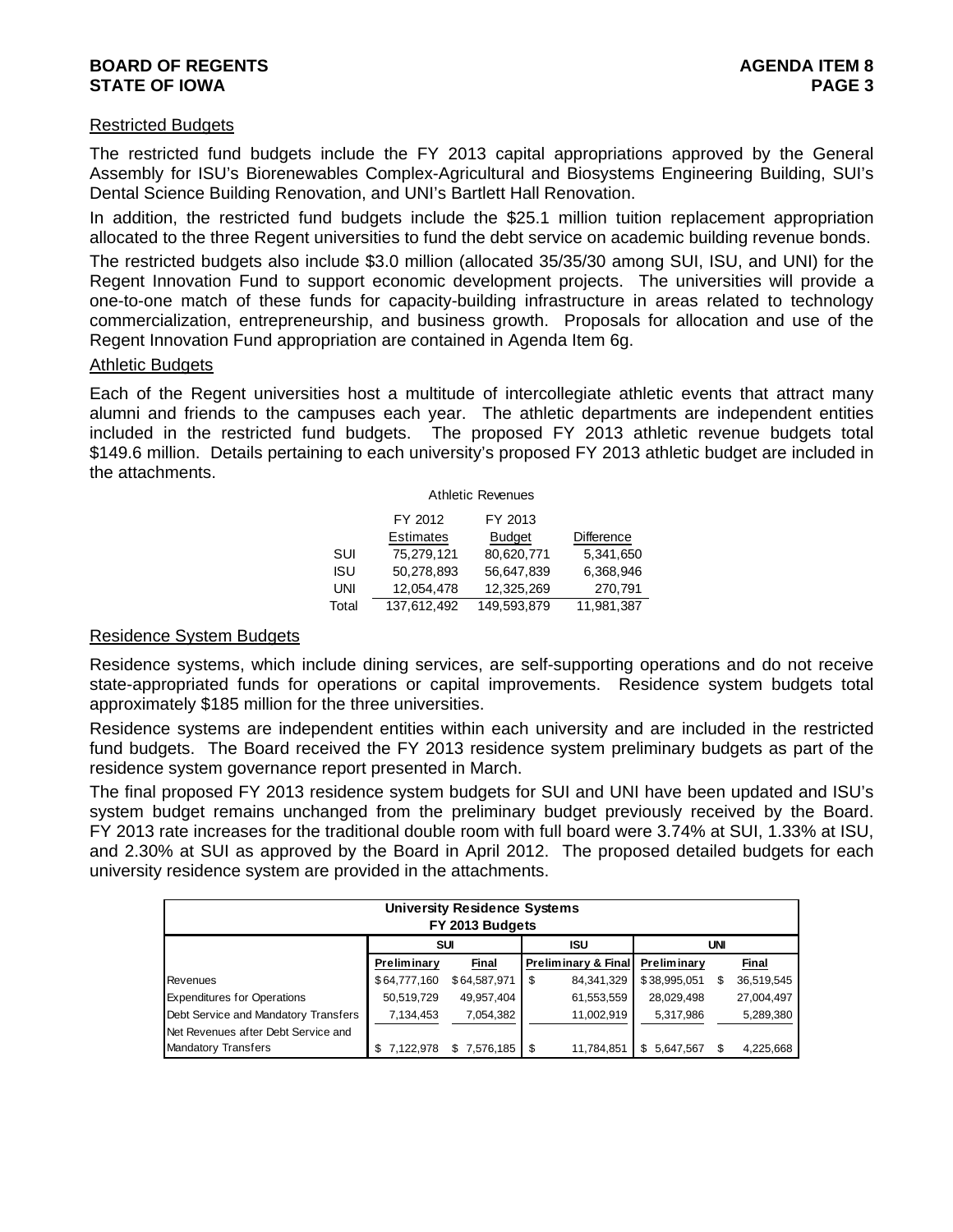#### Special Schools

The Board approved the following FY 2013 budgets for the Iowa School for the Deaf, and the Iowa Braille and Sight Saving School at the June 2012 meeting. Each of the special schools received a 2% increase in state operating funding for FY 2013, consistent with the allowable growth received by Iowa's K-12 community school districts.

| FY 2013 Special School Budgets |  |  |  |  |
|--------------------------------|--|--|--|--|
|--------------------------------|--|--|--|--|

|              | Operating | Restricted | Total      |
|--------------|-----------|------------|------------|
| ISD.         | 9.339.802 | 1.859.301  | 11,199,103 |
| <b>IBSSS</b> | 7.992.679 | 3.949.386  | 11,942,065 |

#### Iowa Public Radio

In December 2004, the Board approved the creation of Iowa Public Radio, which includes WSUI-AM and KSUI-FM at the University of Iowa (KSUI Radio Group); WOI AM and FM, KTPR-FM, KOWI-FM, and KWOI-FM at Iowa State University (WOI Radio Group); and KUNI-FM and KHKE-FM at the University of Northern Iowa (KUNI Radio Group).

In May 2007, the Board approved the Public Service Operating Agreement between Iowa Public Radio and the Board of Regents. Under the operating agreement, Iowa Public Radio manages the operations of the Radio Groups.

For FY 2013, the General Assembly appropriated \$391,568 for IPR operations resulting in flat-funding (0% increase) when compared to FY 2012. The proposed FY 2013 budget for Iowa Public Radio is contained in Attachment D on page 26.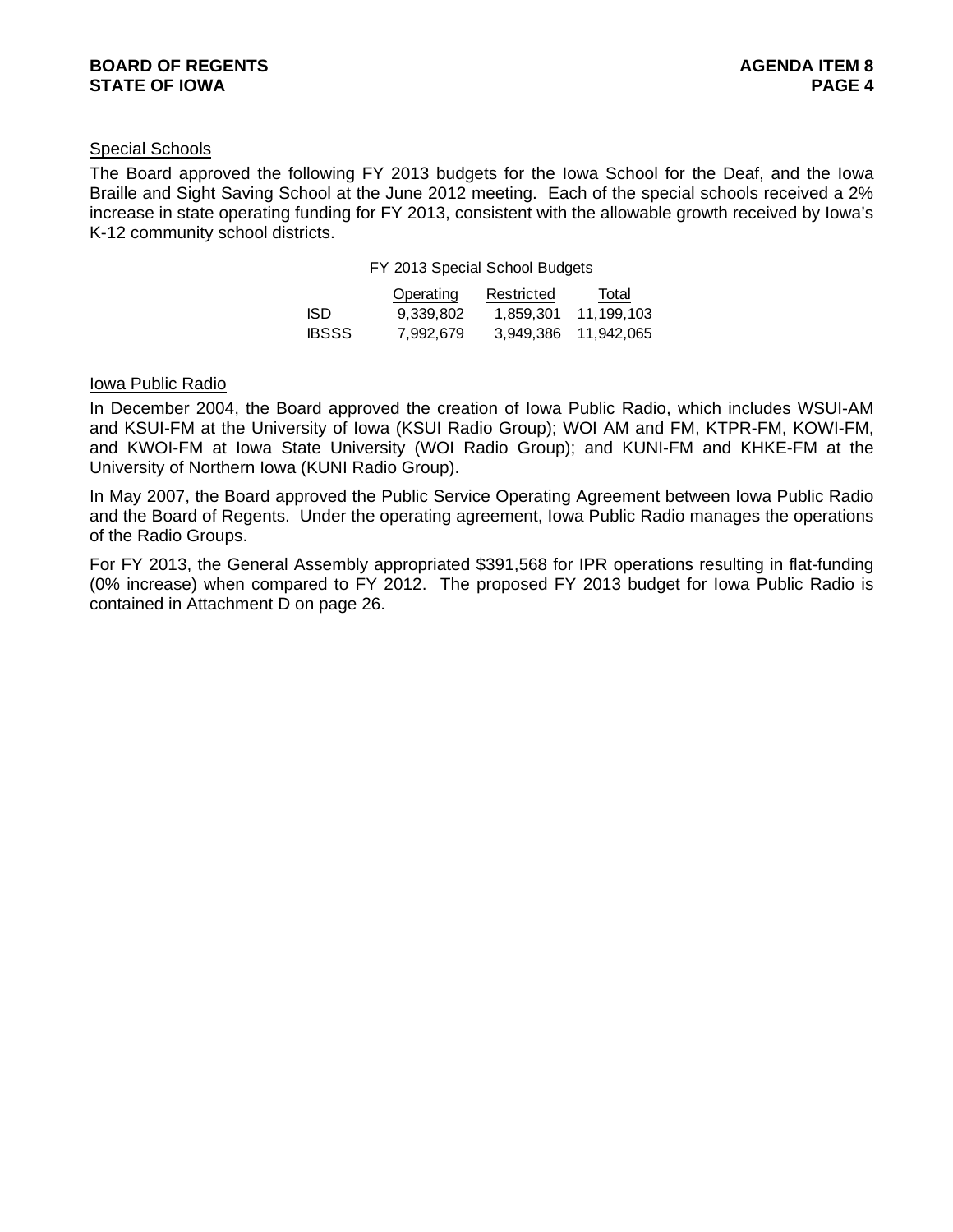|                                        |                    | Subtotal           | \$255,839,343             | 45,654,133  |                  | 12,637,243                  | 387,373,000             | 50,769,376            | 940,334,250       | 6,234,614    | 1,397,348,483           | \$1,698,841,959 |                     | \$309,920,389              | 547,584,286                | 250,566,493                | 11,995,135   | 1,120,066,303       | 389,771,150           | 16,865,000           | 8,619,820 | 64,941,705 | 14,169,139           | 605,000                 | 2,932,942 | 80,870,900         | 578,775,656               | \$1,698,841,959    |
|----------------------------------------|--------------------|--------------------|---------------------------|-------------|------------------|-----------------------------|-------------------------|-----------------------|-------------------|--------------|-------------------------|-----------------|---------------------|----------------------------|----------------------------|----------------------------|--------------|---------------------|-----------------------|----------------------|-----------|------------|----------------------|-------------------------|-----------|--------------------|---------------------------|--------------------|
|                                        |                    | Purpose<br>Special |                           | \$3,969,192 |                  |                             |                         |                       |                   |              | $\circ$                 | \$3,969,192     |                     | \$919,879                  | 1,368,839                  | 313,788                    | 43,709       | 2,646,215           | 1,050,635             |                      | 165,000   |            |                      |                         | 20,442    | 86,900             | 1,322,977                 | \$3,969,192        |
|                                        |                    | <b>SCHS</b>        |                           | \$659,456   |                  |                             |                         |                       |                   |              | 0                       | \$659,456       |                     | \$225,866                  | 415,958                    | 10,401                     |              | 652,225             | 7,231                 |                      |           |            |                      |                         |           |                    | 7,231                     | \$659,456          |
|                                        |                    | Family<br>Prac.    |                           | \$1,788,265 |                  | 5,000                       |                         |                       |                   |              | 5,000                   | \$1,793,265     |                     |                            | 244,921                    | 57,048                     | 26,000       | 896'228             | 1,465,296             |                      |           |            |                      |                         |           |                    | 1,465,296                 | \$1,793,265        |
|                                        |                    | Уg.<br>del         |                           | \$3,536,716 |                  |                             |                         | 151,361               | 2,624,944         |              | 2,776,305               | \$6,313,021     |                     | \$83,332                   | 3,976,572                  | 1,763,858                  |              | 5,823,762           | 486,734               |                      | 2,525     |            |                      |                         |           |                    | 489,259                   | \$6,313,021        |
| BOARD OF REGENTS, STATE OF IOWA        |                    | Oakdale<br>Campus  |                           | \$2,186,558 |                  | 11,000                      |                         | 1,150,000             | 120,000           |              | 1,281,000               | \$3,467,558     |                     |                            | 100.253                    | 2,103,241                  |              | 2,203,494           | 176,229               |                      | 30,000    | 1,045,335  |                      |                         | 12,500    |                    | 1,264,064                 | \$3,467,558        |
|                                        | University of lowa | ado                |                           |             |                  | 17,000                      |                         | 132,467               | 8,373,612         |              | 8,523,079               | \$8,523,079     |                     | \$438,058                  | 4,523,312                  | 2,148,384                  | 207,363      | 7,317,117           | 830,893               |                      | 3,015     | 290,252    | 81,802               |                         |           |                    | 1,205,962                 | \$8,523,079        |
| FY 2013 GENERAL FUND OPERATING BUDGETS |                    | Psych.<br>Hosp.    |                           |             |                  | $-15,000$                   |                         | 1,711,448             | 27,575,346        | 257,982      | 29,529,776              | \$29,529,776    |                     | \$3,576,618                | 13,808,367                 | 7,168,941                  | 172,516      | 24,726,442          | 3,227,330             |                      | 18,839    | 1,545,930  | 11,235               |                         |           |                    | 4,803,334                 | \$29,529,776       |
|                                        |                    | Hosp.<br>Univ.     | \$27,284,584              | 45,654,133  |                  | 10,951,815                  |                         | 3,176,100             | 901,640,348       | 5,851,632    | 921,619,895             | \$994,558,612   |                     | 69,416,636<br>↮            | 394,727,064                | 163,981,832                | 7,397,547    | 635,523,079         | 325,980,802           |                      | 4,200,441 | 27,536,188 | 1,318,102            |                         |           |                    | 359,035,533               | \$994,558,612      |
|                                        |                    | Gen.<br>Univ.      | \$216,414,572             |             |                  | 1,667,428                   | 387,373,000             | 44,448,000            |                   | 125,000      | 433,613,428             | \$650,028,000   |                     | \$235,260,000              | 128,419,000                | 73,019,000                 | 4,148,000    | 440,846,000         | 56,546,000            | 16,865,000           | 4,200,000 | 34,524,000 | 12,758,000           | 605,000                 | 2,900,000 | 80,784,000         | 209,182,000               | \$650,028,000      |
|                                        |                    |                    | APPROPRIATIONS<br>General | Other       | <b>RESOURCES</b> | Federal Support<br>Interest | <b>Tuition and Fees</b> | Reimb. Indirect Costs | Sales and Service | Other Income | Subtotal - Inst. Income | TOTAL REVENUES  | <b>EXPENDITURES</b> | Fac. & Inst. Off. Salaries | Prof.& Sci. Staff Salaries | General Service Staff Sal. | Hourly Wages | Subtotal - Salaries | Supplies and Services | Library Acquisitions | Rentals   | Utilities  | <b>Bldg. Repairs</b> | Auditor of State Reimb. | Equipment | Aid to Individuals | Subtotal - Other Expenses | TOTAL EXPENDITURES |

#### **BOARD OF REGENTS**<br> **BOARD OF REGENTS**<br> **BOARD OF IOWA**<br>
PAGE 5 **STATE OF IOWA**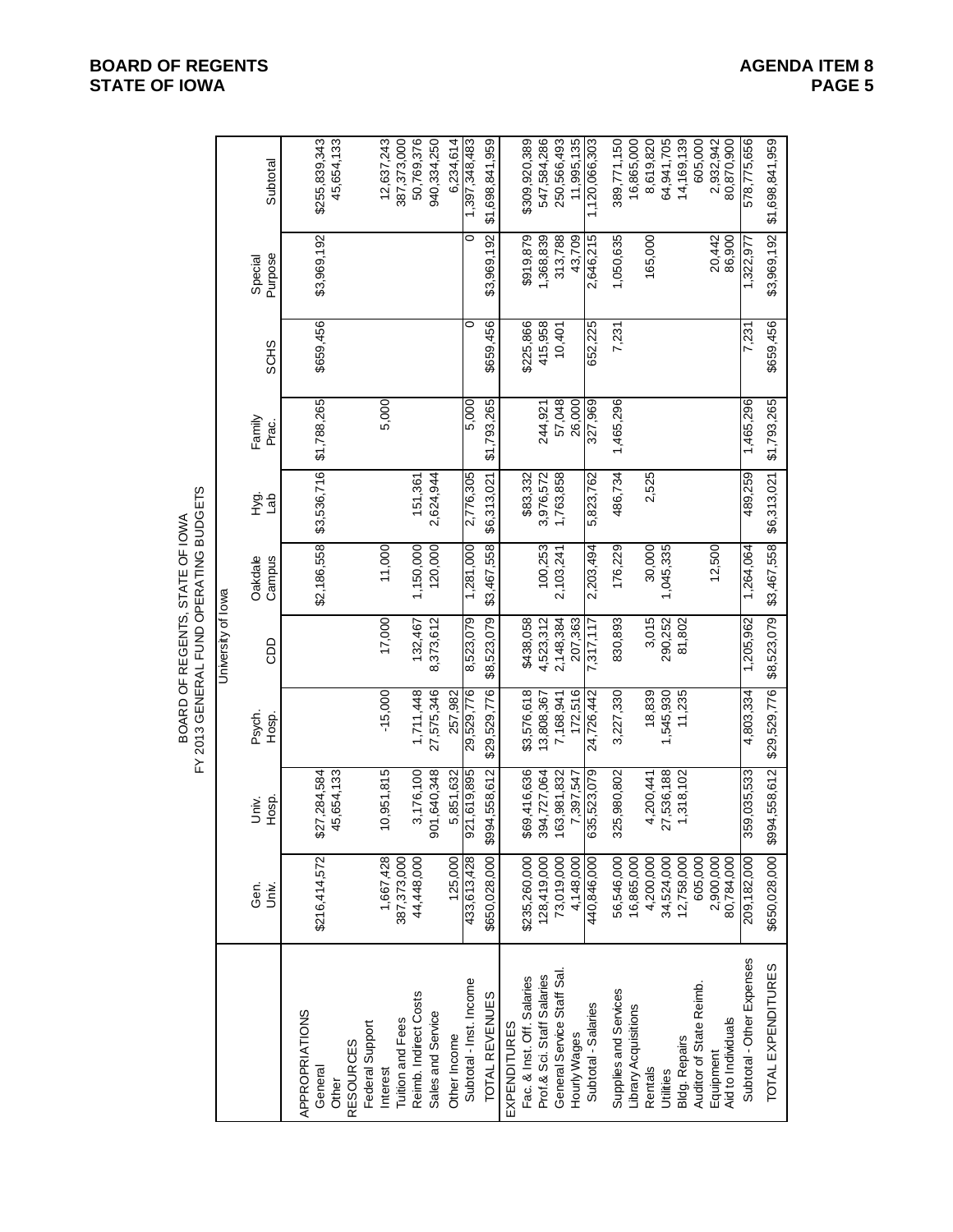|                                                    |                             | Operating<br>FY 2013<br>Total | \$576,931,490             | 45,736,182                | 14,086,000      | 13,603,243<br>786,728,029    | 72,117,294            | 945,054,017       | 7,574,530    | 1,839,163,113           | \$2,461,830,785 |                     | 616,076,293                | 692,933,761                | 325,298,575               | 17,389,421   | 1,651,698,050       | 465,866,635           | 29,687,235           | 11, 141, 241 | 100,317,225 | 23,009,405           | 1,478,400               | 7,825,780       | 170,806,814        | 810, 132, 735             | \$2,461,830,785            |
|----------------------------------------------------|-----------------------------|-------------------------------|---------------------------|---------------------------|-----------------|------------------------------|-----------------------|-------------------|--------------|-------------------------|-----------------|---------------------|----------------------------|----------------------------|---------------------------|--------------|---------------------|-----------------------|----------------------|--------------|-------------|----------------------|-------------------------|-----------------|--------------------|---------------------------|----------------------------|
|                                                    |                             | <b>BSSS</b>                   | \$3,691,310               |                           | 332,000         |                              | 41,269                | 3,928,100         |              | 4,301,369               | \$7,992,679     |                     | \$4,980,100                | 325,835                    | 1,323,445                 |              | 6,629,380           | 906,375               | 2,000                |              | 315,000     | 58,824               | 31,100                  | 50,000          |                    | 1,363,299                 | \$7,992,679                |
|                                                    |                             | GO                            | \$8,853,563               | 82,049                    | 54,000          | 5,000                        |                       | 333,274           | 11,916       | 404,190                 | \$9,339,802     |                     | \$3,335,518                | 2,093,163                  | 2,204,248                 |              | 7,632,929           | 1,098,989             | 8,226                |              | 315,520     | 181,442              | 35,000                  | 67,696          |                    | 1,706,873                 | \$9,339,802                |
|                                                    |                             | Subtotal                      | \$86,689,133              |                           |                 | 821,000<br>81,737,099        | 1,416,649             | 458,393           | 0            | 84,433,141              | \$171,122,274   |                     | \$72,900,286               | 30,025,867                 | 25,189,889                | 1,741,286    | 129,857,328         | 15,933,310            | 1,992,009            | 822,421      | 5,764,000   | 1,400,000            | 262,150                 | 450,142         | 14,640,914         | 41,264,946                | \$171,122,274              |
|                                                    | University of Northern lowa | Purpose<br>Special            | \$5,575,274               |                           |                 |                              |                       |                   |              |                         | \$5,575,274     |                     | \$305,750                  | 578,755                    | 93,998                    | 37,500       | 1,016,003           | 4,559,27              |                      |              |             |                      |                         |                 |                    | 4,559,271                 | \$5,575,274                |
| FY 2013 GENERAL FUND OPERATING BUDGETS (continued) |                             | Gen.<br>i<br>Š                | \$81,113,859              |                           |                 | 821,000<br>81,737,099        | 1,416,649             | 458,393           |              | 84,433,141              | \$165,547,000   |                     | \$72,594,536               | 29,447,112                 | 25,095,891                | 1,703,786    | 128,841,325         | 11,374,039            | 1,992,009            | 822,421      | 5,764,000   | 1,400,000            | 262,150                 | 450,142         | 14,640,914         | 36,705,675                | \$165,547,000              |
| BOARD OF REGENTS, STATE OF IOWA                    |                             | Subtotal                      | \$221,858,141             |                           | 13,700,000      | 140,000<br>317,617,930       | 19,890,000            |                   | 1,328,000    | 352,675,930             | \$574,534,071   |                     | \$224,940,000              | 112,904,610                | 46,014,500                | 3,653,000    | 387,512,110         | 58,156,811            | 10,820,000           | 1,699,000    | 28,981,000  | 7,200,000            | 545,150                 | 4,325,000       | 75,295,000         | 187,021,961               | \$574,534,071              |
|                                                    |                             | Purpose<br>Special            | \$6,232,200               |                           |                 |                              |                       |                   |              |                         | \$6,232,200     |                     | \$2,240,000                | 2,604,610                  | 614,500                   | 48,000       | 5,507,110           | 725,090               |                      |              |             |                      |                         | $\circ$ $\circ$ |                    | 725,090                   | \$6,232,200                |
|                                                    | lowa State University       | Coop.<br>Exi,                 | \$17,936,722              |                           | 8,800,000       |                              |                       |                   |              | 8,800,000               | \$26,736,722    |                     | \$6,300,000                | 15,500,000                 | 1,500,000                 | 105,000      | 23,405,000          | 3,193,722             |                      | 82,000       | 6,000       |                      |                         | 25,000          | 25,000             | 3,331,722                 | \$26,736,722               |
|                                                    |                             | Station<br>E xi               | \$28,111,877              |                           | 4,900,000       |                              |                       |                   |              | 4,900,000               | \$33,011,87     |                     | \$19,400,000               | 7,800,000                  | 2,600,000                 | 200,000      | 30,000,000          | 2,149,877             |                      | 17,000       | 75,000      | 200,000              |                         | 300,000         | 270,000            | 3,011,877                 |                            |
|                                                    |                             | Gen.<br>Univ.                 | \$169,577,342             |                           |                 | 140,000<br>317,617,930       | 19,890,000            |                   | 1,328,000    | 338,975,930             | \$508,553,272   |                     | \$197,000,000              | 87,000,000                 | 41,300,000                | 3,300,000    | 328,600,000         | 52,088,122            | 10,820,000           | 1,600,000    | 28,900,000  | 7,000,000            | 545,150                 | 4,000,000       | 75,000,000         | 179,953,272               | \$508,553,272 \$33,011,877 |
|                                                    |                             |                               | APPROPRIATIONS<br>General | <b>RESOURCES</b><br>Other | Federal Support | Tuition and Fees<br>Interest | Reimb. Indirect Costs | Sales and Service | Other Income | Subtotal - Inst. Income | TOTAL REVENUES  | <b>EXPENDITURES</b> | Fac. & Inst. Off. Salaries | Prof.& Sci. Staff Salaries | General Service Staff Sal | Hourly Wages | Subtotal - Salaries | Supplies and Services | Library Acquisitions | Rentals      | Utilities   | <b>Bldg. Repairs</b> | Auditor of State Reimb. | Equipment       | Aid to Individuals | Subtotal - Other Expenses | TOTAL EXPENDITURES         |

### **BOARD OF REGENTS**<br> **BOARD OF REGENTS**<br> **BOARD OF IOWA**<br>
PAGE 6 **STATE OF IOWA**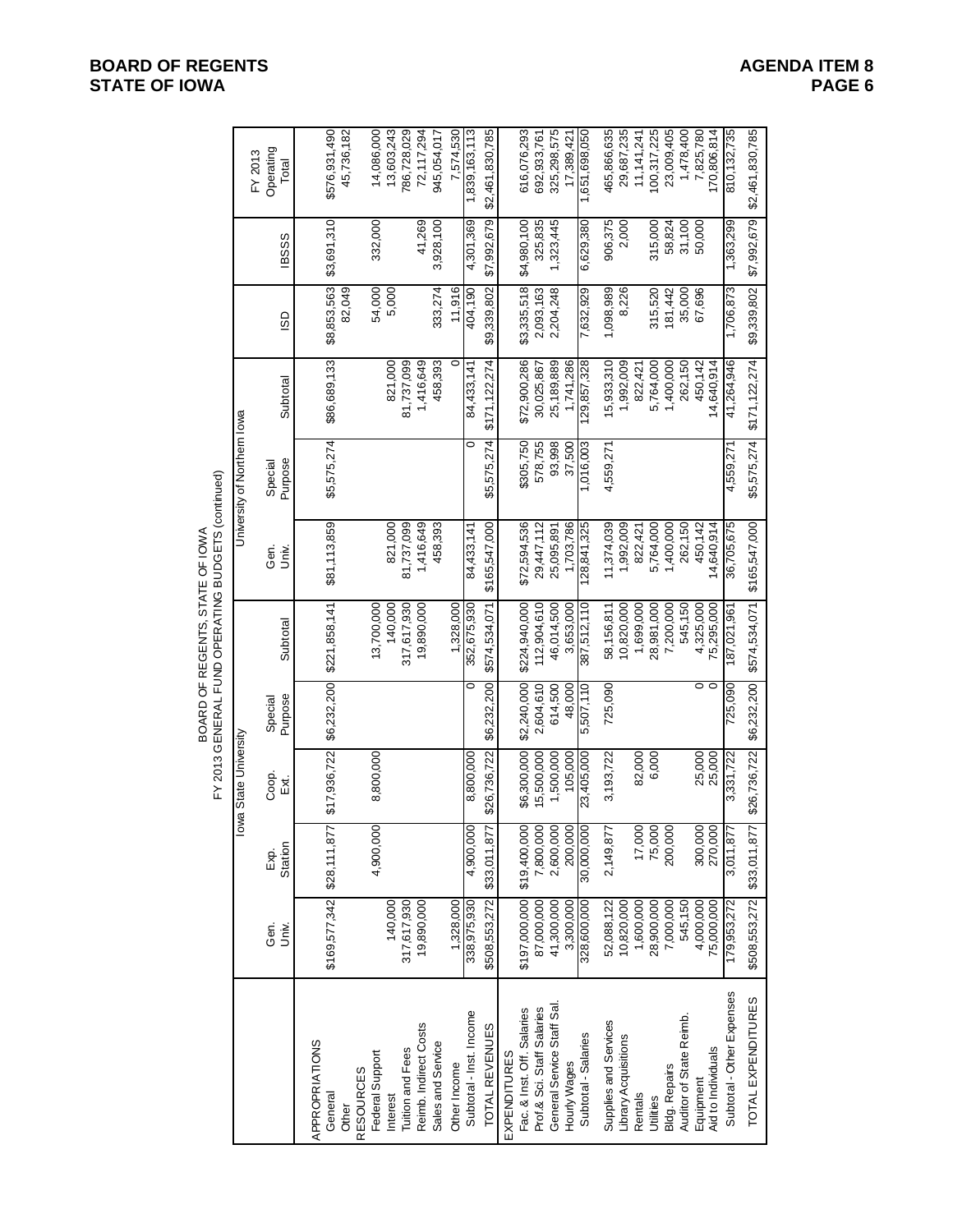|                                 |                 | FY 2013 RESTRICTED FUNDS BUDGETS<br>BOARD OF REGENTS<br>STATE OF IOWA |               |             |              |                                |
|---------------------------------|-----------------|-----------------------------------------------------------------------|---------------|-------------|--------------|--------------------------------|
|                                 | $\overline{5}$  | $\overline{5}$                                                        | ξ             | GSI         | <b>IBSSS</b> | Restricted<br>FY 2013<br>Total |
| APPROPRIATIONS                  |                 |                                                                       |               |             |              |                                |
| Innovation Fund                 | \$1,050,000     | \$1,050,000                                                           | \$900,000     |             |              | \$3,000,000                    |
| <b>Tuition Replacement</b>      | 9,607,432       | 9,243,942                                                             | 6,279,038     |             |              | 25,130,412                     |
| Grape & Wine<br>Capital         | 10,250,000      | 20,050,000<br>238,000                                                 | 7,786,000     | 1,000,000   | 1,000,000    | 40,086,000<br>238,000          |
| IowaCare Receipts-Practice Plan | 16,277,753      |                                                                       |               |             |              | 16,277,753                     |
| <b>RESOURCES</b>                |                 |                                                                       |               |             |              |                                |
| Federal Support                 | 283,521,000     | 170,000,000                                                           | 26,000,000    | 162,299     | 328,378      | 480,011,677                    |
| Interest                        | 18,844,000      |                                                                       | 1,900,000     | 1,500       |              | 20,745,500                     |
| Tuition and Fees                | 77,508,000      | 16,000,000                                                            | 18,500,000    |             |              | 112,008,000                    |
| Reimbursed Indirect Costs       | 24,862,000      | 10,700,000                                                            |               |             |              | 35,562,000                     |
| Sales and Service               | 550,182,000     | 50,000,000                                                            | 84,068,006    | 692,502     |              | 684,942,508                    |
| Other Income                    | 442,021,815     | 362,000,000                                                           | 17,000,000    | 3,000       | 2,621,008    | 823,645,823                    |
| Subtotal - Inst. Income         | 1,396,938,815   | 608,700,000                                                           | 147,468,006   | 859,301     | 2,949,386    | 2,156,915,508                  |
| TOTAL REVENUES                  | \$1,434,124,000 | \$639,281,942                                                         | \$162,433,044 | \$1,859,301 | \$3,949,386  | \$2,241,647,673                |
| EXPENDITURES                    |                 |                                                                       |               |             |              |                                |
| Fac. & Inst. Off. Salaries      | \$282,948,000   | \$65,000,000                                                          | \$7,694,405   | \$569,524   | \$24,200     | \$356,236,129                  |
| Prof.& Sci. Staff Salaries      | 221,798,000     | 100,000,000                                                           | 20,173,601    | 58,696      |              | 342,030,297                    |
| General Service Staff Salaries  | 63,378,000      | 45,000,000                                                            | 11,300,000    | 176,131     |              | 119,854,131                    |
| Hourly Wages                    | 29,456,000      | 21,000,000                                                            | 7,500,000     |             |              | 57,956,000                     |
| Subtotal - Salaries             | 597,580,000     | 231,000,000                                                           | 46,668,006    | 804,351     | 24,200       | 876,076,557                    |
| Prof. and Scientific Supplies   | 341,341,000     | 221,281,942                                                           | 50,335,038    | 38,650      | 311,678      | 613,308,308                    |
| Library Acquisitions            | 209,000         |                                                                       | 30,000        | 1,300       |              | 240,300                        |
| Rentals                         | 12,575,000      |                                                                       | 1,200,000     |             |              | 13,775,000                     |
| Utilities                       | 11,592,000      | 13,000,000                                                            | 3,000,000     | 3,000       | 55,500       | 27,650,500                     |
| <b>Building Repairs</b>         | 6,755,000       | 4,000,000                                                             | 3,200,000     | 1,010,000   | 3,531,608    | 18,496,608                     |
| Auditor of State                |                 |                                                                       |               | 1,000       |              | 1,000                          |
| Equipment                       | 47,998,000      | 15,000,000                                                            | 3,000,000     | 1,000       | 26,400       | 66,025,400                     |
| Student Aid                     | 62,099,000      | 57,000,000                                                            | 20,000,000    |             |              | 139,099,000                    |
| Debt Service                    | 119,317,000     | 38,000,000                                                            | 14,000,000    |             |              | 171,317,000                    |
| Plant Capital                   | 234,658,000     | 60,000,000                                                            | 21,000,000    |             |              | 315,658,000                    |
| Subtotal - Other Expenses       | 836,544,000     | 408,281,942                                                           | 115,765,038   | 1,054,950   | 3,925,186    | 1,365,571,116                  |
| TOTAL EXPENDITURES              | \$1,434,124,000 | \$639,281,942                                                         | \$162,433,044 | \$1,859,301 | \$3,949,386  | \$2,241,647,673                |

**BOARD OF REGENTS**<br> **BOARD OF REGENTS**<br> **BOARD OF IOWA**<br>
PAGE 7 **STATE OF IOWA**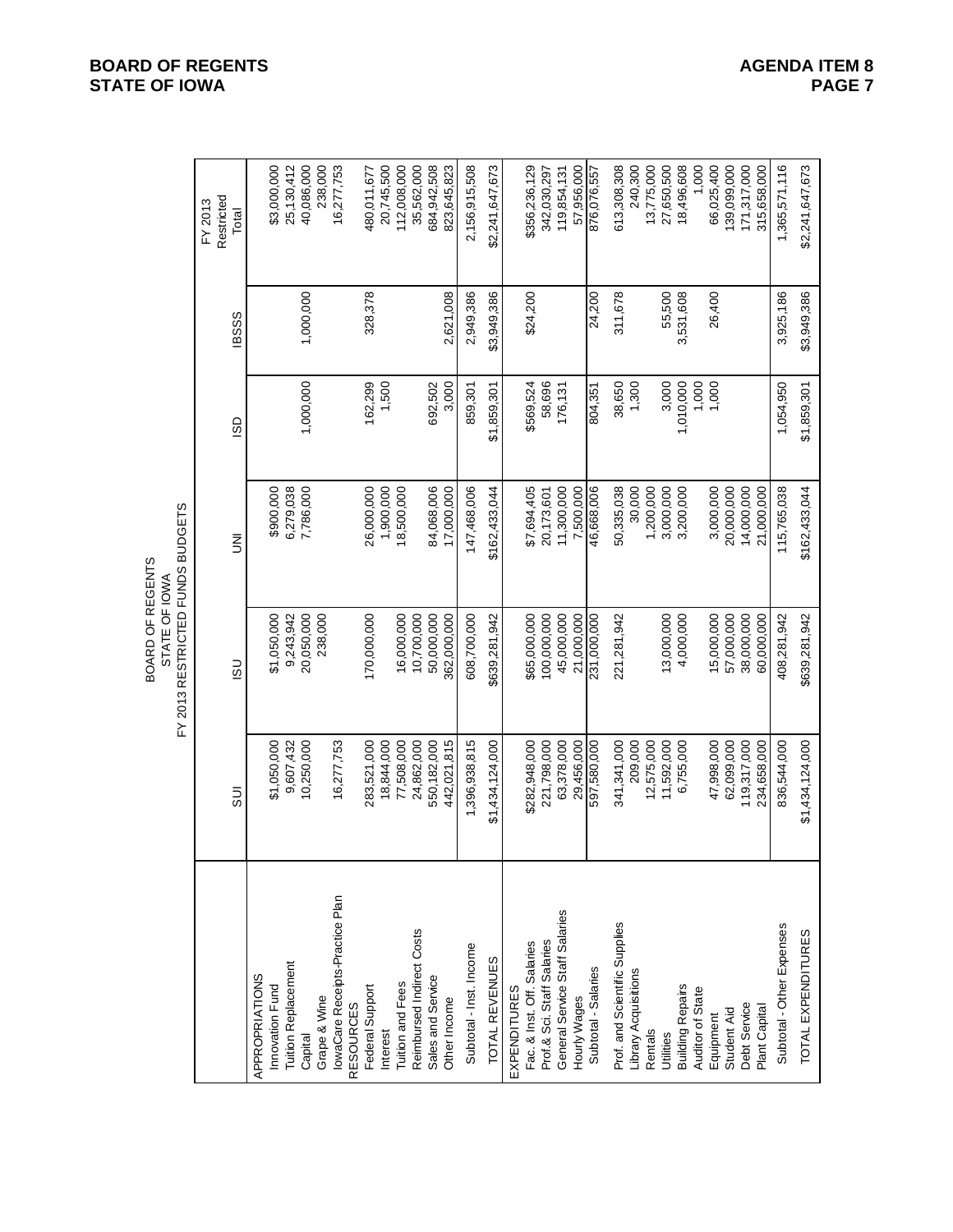| 9UDC<br>OF REGENTS<br>ഗ<br>$\frac{1}{2}$<br>₽<br>Ö<br><b>STATE</b><br>ဥ<br>2013 |
|---------------------------------------------------------------------------------|
|---------------------------------------------------------------------------------|

|                                                                | All Funds<br>FY 2013 | Total          |                | 16,277,753<br>\$576,931,490                | 3,000,000       | 25,130,412                 | 40,086,000 | 238,000<br>45,736,182 |                  | 494,097,677     | 34,348,743 | 898,736,029      | 107,679,294           | 1,629,996,525     | 831,220,353  | 3,996,078,621           | \$4,703,478,458 | \$972,312,422                              | 1,034,964,058              | 445,152,706<br>75,345,421                         | 2,527,774,607       | 1,079,174,943              | 29,927,535           | 24,916,241 | 127,967,725 | 41,506,013    | 1,479,400                   | 73,851,180<br>309,905,814       | 171,317,000  | 315,658,000   | 2,175,703,851             | \$4,703,478,458         |
|----------------------------------------------------------------|----------------------|----------------|----------------|--------------------------------------------|-----------------|----------------------------|------------|-----------------------|------------------|-----------------|------------|------------------|-----------------------|-------------------|--------------|-------------------------|-----------------|--------------------------------------------|----------------------------|---------------------------------------------------|---------------------|----------------------------|----------------------|------------|-------------|---------------|-----------------------------|---------------------------------|--------------|---------------|---------------------------|-------------------------|
|                                                                |                      | <b>IBSSS</b>   |                | \$3,691,310                                |                 |                            | 1,000,000  |                       |                  | 660,378         |            |                  | 41,269                | 3,928,100         | 2,621,008    | 7,250,755               | \$11,942,065    | \$5,004,300                                | 325,835                    | 1,323,445                                         | 6,653,580           | 1,218,053                  | 2,000                |            | 370,500     | 3,590,432     | 31,100                      | 76,400                          |              |               | 5,288,485                 | \$11,942,065            |
|                                                                |                      | GS             |                | \$8,853,563                                |                 |                            | 1,000,000  | 82,049                |                  | 216,299         | 6,500      |                  |                       | 1,025,776         | 14,916       | 1,263,491               | \$11,199,103    | \$3,905,042                                | 2,151,859                  | 2,380,379                                         | 8,437,280           | 1,137,639                  | 9,526                |            | 318,520     | 1,191,442     | 36,000                      | 68,696                          |              |               | 2,761,823                 | \$11,199,103            |
|                                                                |                      | ξ              |                | \$86,689,133                               | 900,000         | 6,279,038                  | 7,786,000  |                       |                  | 26,000,000      | 2,721,000  | 100,237,099      | 1,416,649             | 84,526,399        | 17,000,000   | 231,901,147             | 333,555,318     | \$80,594,691                               | 50,199,468                 | 36,489,889<br>9,241,286                           | 176,525,334         | 66,268,348                 | 2,022,009            | 2,022,421  | 8,764,000   | 4,600,000     | 262,150                     | 3,450,142<br>34,640,914         | 14,000,000   | 21,000,000    | 157,029,984               | \$333,555,318           |
| FY 2013 ALL FUNDS BUDGETS<br>BOARD OF REGENTS<br>STATE OF IOWA |                      | <u>ငွ</u>      |                | \$221,858,141                              | 1,050,000       | 9,243,942                  | 20,050,000 | 238,000               |                  | 183,700,000     | 140,000    | 333,617,930      | 30,590,000            | 50,000,000        | 363,328,000  | 961,375,930             | 1,213,816,013   | \$289,940,000                              | 212,904,610                | 91,014,500<br>24,653,000                          | 618,512,110         | 279,438,753                | 10,820,000           | 1,699,000  | 41,981,000  | 11,200,000    | 545,150                     | 19,325,000<br>132,295,000       | 38,000,000   | 60,000,000    | 595,303,903               | \$1,213,816,013         |
|                                                                |                      | $\overline{5}$ |                | 16,277,753<br>\$255,839,343                | 1,050,000       | 9,607,432                  | 10,250,000 | 45,654,133            |                  | 283,521,000     | 31,481,243 | 464,881,000      | 75,631,376            | 1,490,516,250     | 448,256,429  | 2,794,287,298           | \$3,132,965,959 | \$592,868,389                              | 769,382,286                | 313,944,493<br>41,451,135                         | 1,717,646,303       | 731, 112, 150              | 17,074,000           | 21,194,820 | 76,533,705  | 20,924,139    | 605,000                     | 142,969,900<br>50,930,942       | 119,317,000  | 234,658,000   | 1,415,319,656             | \$3,132,965,959         |
|                                                                |                      |                | APPROPRIATIONS | IowaCare Receipts-Practice Plan<br>General | Innovation Fund | <b>Tuition Replacement</b> | Capital    | Grape & Wine<br>Other | <b>RESOURCES</b> | Federal Support | Interest   | Tuition and Fees | Reimb. Indirect Costs | Sales and Service | Other Income | Subtotal - Inst. Income | TOTAL REVENUES  | Fac. & Inst. Off. Salaries<br>EXPENDITURES | Prof.& Sci. Staff Salaries | .<br>Sai<br>General Service Staff<br>Hourly Wages | Subtotal - Salaries | Prof. and Scientific Supp. | Library Acquisitions | Rentals    | Utilities   | Bldg. Repairs | نج<br>Auditor of State Reim | Aid to Individuals<br>Equipment | Debt Service | Plant Capital | Subtotal - Other Expenses | JRES<br>TOTAL EXPENDITL |

**BOARD OF REGENTS**<br> **BOARD OF REGENTS**<br> **BOARD OF IOWA**<br>
PAGE 8 **STATE OF IOWA**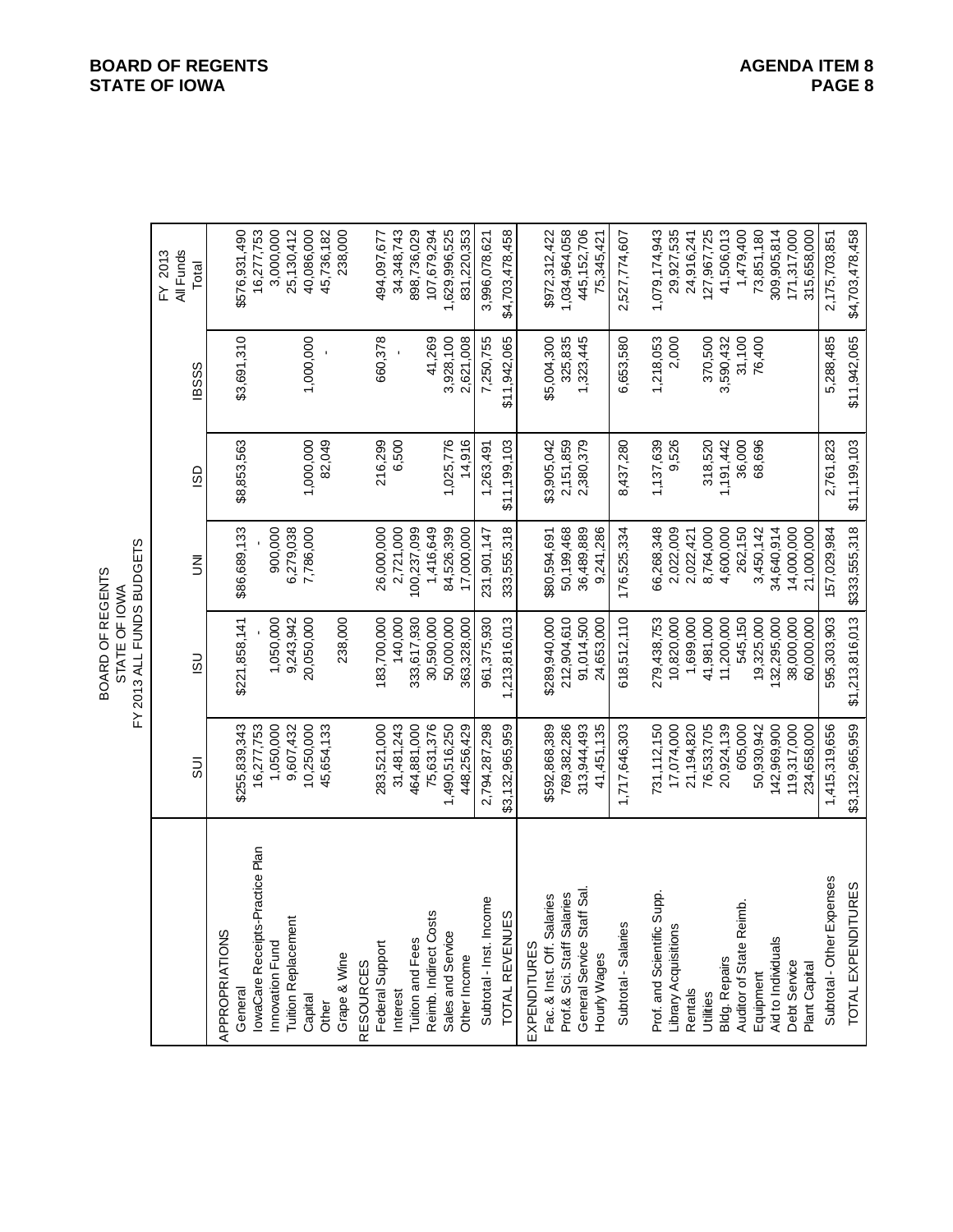#### **FY 2013 BUDGETS – UNIVERSITY OF IOWA**

The FY 2013 General University budget has been developed based on the most current information available regarding revenue projections and an expenditure plan guided by the University's strategic plan – Renewing the Iowa Promise: Great Opportunities – Bold Expectations. All other SUI budgets were developed under similar or identical policies and budget guidelines.

#### SUI FY 2013 General University Operating Budget

State appropriations and tuition revenue comprise roughly 93% of SUI's proposed FY 2013 General University operating budget of \$650 million. Projected changes in these revenue sources as well as indirect cost recoveries and interest income result in \$24.2 million in incremental revenue when compared to FY 2012.

| FY 2012 Budget           | \$. | 625.8 million |                 |
|--------------------------|-----|---------------|-----------------|
| Revenue Changes:         |     |               |                 |
| Appropriation            |     |               | 6.7 million     |
| Tuition                  |     |               | 21.6 million    |
| Indirect Cost Recoveries |     |               | $(4.1)$ million |
| Revenue Increase         |     |               | 24.2 million    |
| FY 2013 Budget           |     |               | 650.0 million   |



The General University's FY 2013 operating appropriation of \$216.4 million is 3.2% greater (\$6.7 million) than FY 2012.

In total, the University is projecting gross tuition revenue of \$21.6 million above the FY 2012 budget. The University is anticipating an incoming freshman class at or slightly below the record number from a year ago and also expects larger returning class sizes. For FY 2013, the Board approved a 3.75% tuition increase for all resident students and for nonresident professional students and a 4.75% increase for nonresident undergraduate and graduate students in December 2011. In addition to base tuition increases, the Board also approved tuition supplements in selected areas that will yield approximately \$1.1 million for corresponding programmatic improvements and for student aid.

Current projections indicate FY 2012 indirect cost recoveries will be \$2.4 million less than the FY 2012 budget. For FY 2013, the University expects recoveries to decline an additional \$1.7 million from the FY 2012 estimates primarily due to the expected reduction of non-recurring federal ARRA grant awards.

The University's FY 2013 reallocation policy was guided by the overall operational plan coupled with final determination of available resources and the need to fund unavoidable and other essential cost increases. The University is requiring colleges and support units reallocate approximately 0.5% of the FY 2012 base to support university strategic needs. Approximately \$2.7 million will be reallocated from within the General University to support undergraduate, graduate, and professional student success initiatives and other strategic priorities.

The University implemented the terms of all collective bargaining agreements, the salary policy approved by the Board, and charges fringe benefits in accord with federally approved rate structures.

- The average budget cost for merit increases in FY 2013 is 4.12%.
- The voluntary agreement with the organized graduate students (COGS) provided for a 2.5% increase on July 1, 2012.
- Funds equal to 2.5% of the recurring faculty and P&S staff salaries plus projected fringe benefit costs will be allocated to General University supported budgetary units. The average faculty and P&S staff salary increases averaged a maximum of 2.5% within each college or administrative unit and ranged between 0% and 4%.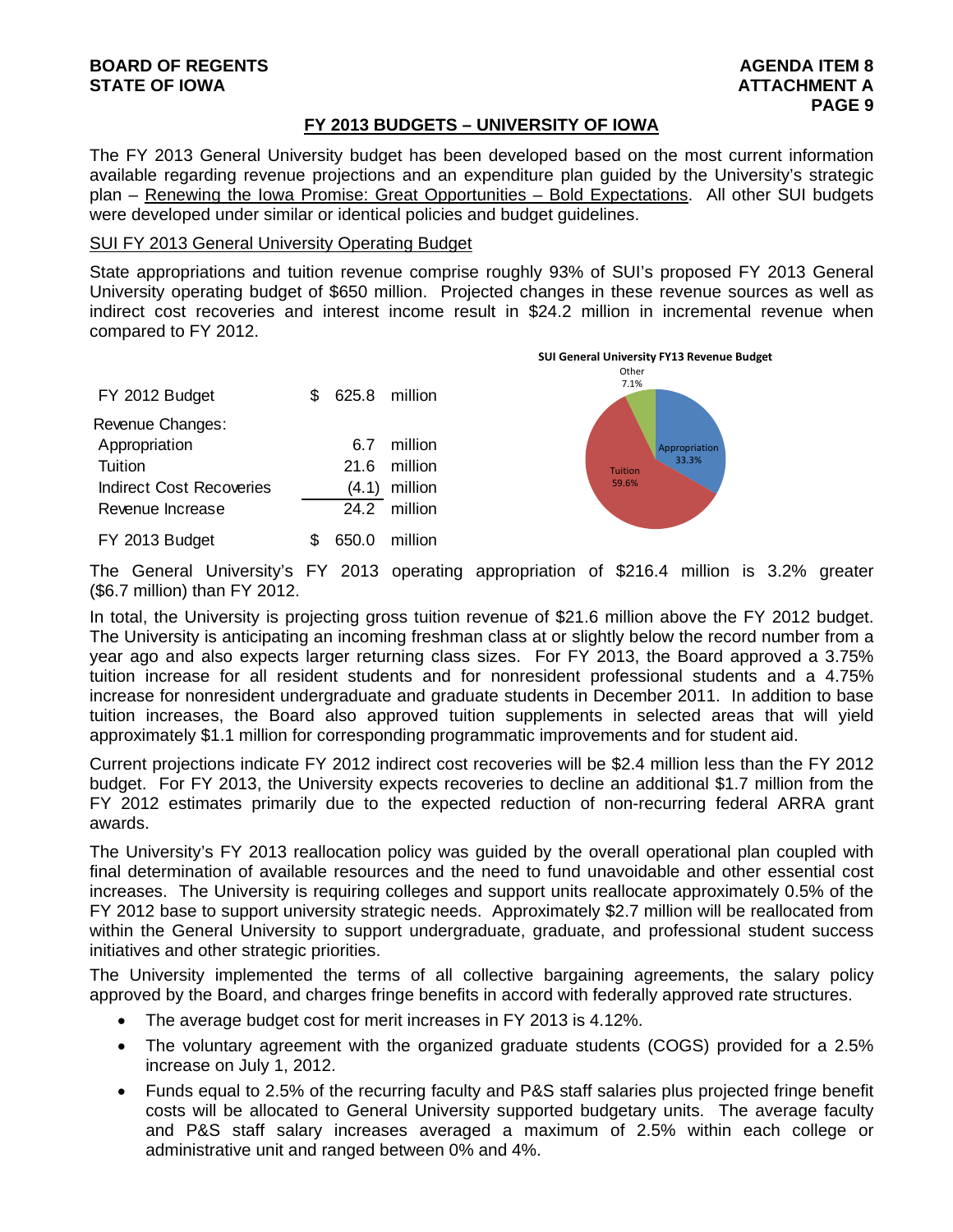#### **BOARD OF REGENTS AGENTS** AGENDA ITEM 8 **STATE OF IOWA AND RESERVE A LOCAL CONSUMING A LOCAL CONSUMING A LOCAL CONSUMING A LOCAL CONSUMING A LOCAL CONSUMING A LOCAL CONSUMING A LOCAL CONSUMING A LOCAL CONSUMING A LOCAL CONSUMING A LOCAL CONSUMING A LOCAL CONSUMI**

# **PAGE 10**

In February 2012, the University completed negotiations with the federal government establishing the FY 2013 fringe benefit rates for each employee category. These negotiated rates are applied to salaries as they are paid to fund the employer's share of fringe benefit costs. On January 1, 2011, the University implemented the final phase of several recommended changes to its flexible health/dental/life benefit system (excludes AFSCME staff covered under collective bargaining) to better control cost increases and to distribute benefits equitably to individual faculty and staff. For FY 2013, benefit costs related to merit staff will increase by \$0.9 million while P&S and faculty costs will decrease by \$1.9 million. The net effect of changes in fringe benefit rates on the existing General University compensation base is a decrease of \$1.0 million.

The FY 2013 budget supports several strategic priorities related to student success, utility and energy conservation, and building renewal.

SUI plans to increase student financial aid by \$5.3 million for cost of attendance inflation, enrollment growth, graduate assistant scholarships, and eligibility growth in several scholarship award programs. The University will also designate an additional \$1.35 million in operating support and \$14 million in capital support for the Library Commons Project, and provide a \$1 million allocation to be matched by participating colleges for additional tenure track faculty.

Utility expenses are expected to increase \$1.8 million and include the General University's share of renewal and improvement costs for expanded plant and distribution systems serving the campus, energy conservation investments, and general inflationary increases for supplies, services, fuel and purchased electricity. The University's strategic plan identifies sustainability as a foundational commitment and as a key strategic initiative to achieve improvements in energy conservation, renewable energy reliance, and waste reduction.

The projected net incremental cost to occupy new, improved, or reassigned buildings in FY 2013 is expected to be \$0.2 million. These costs include utilities, custodial services, information technology and general maintenance for the College of Public Health Building, Women's Resource and Action Center, and new research space. Incremental costs of \$0.7 million are partially offset by a \$0.5 million reduction primarily from the College of Public Health moving out of rented UIHC space.

The University's building renewal strategic objective includes two components. The first continues to be attaining financial support for renewal equal to 1% of the replacement cost of all General University supported buildings. The second is designated funding for future capital renewal equal to 1.5% of replacement value for each new major addition or building project. These goals are funded from the building renewal budget, operations and maintenance budget, capital appropriations, bonding authorizations, and designated gifts and grants. The University plans to increase its General University building renewal budget by \$2.5 million and includes amounts deferred from earlier budget reductions and also accounts for capital renewal for square footage increases in General University supported buildings.

Other General University projected cost increases total \$2.9 million and primarily include the commitment of undergraduate tuition supplements, library acquisitions, and flood recovery.

#### FY 2013 Special Purpose Appropriations

The proposed budgets for UIHC, Psychiatric Hospital, Center for Disabilities and Development, Oakdale Campus, Hygienic Laboratory, Family Practice, and Specialized Children's Health Services are provided on page 5.

SUI's consolidated special purpose budget (\$4.0 million) on page 5 includes Primary Health Care, State Cancer Registry, Substance Abuse, Biocatalysis, Iowa Registry for Congenital and Inherited Disorders, Non-Profit Resource Center, Advance Drug Development, Oakdale Research Park, Technology Innovation Center, and the Iowa Flood Center. The 2012 General Assembly appropriated new recurring operating funding of \$1.5 million to the Iowa Flood Center which had previously been funded with one-time sources. The Iowa Flood Center's overarching objective is to improve flood monitoring, prediction capabilities, and to develop strategies to reduce and manage floods.

SUI's special purpose units were flat-funded (0% increase) for FY 2013 when compared to FY 2012.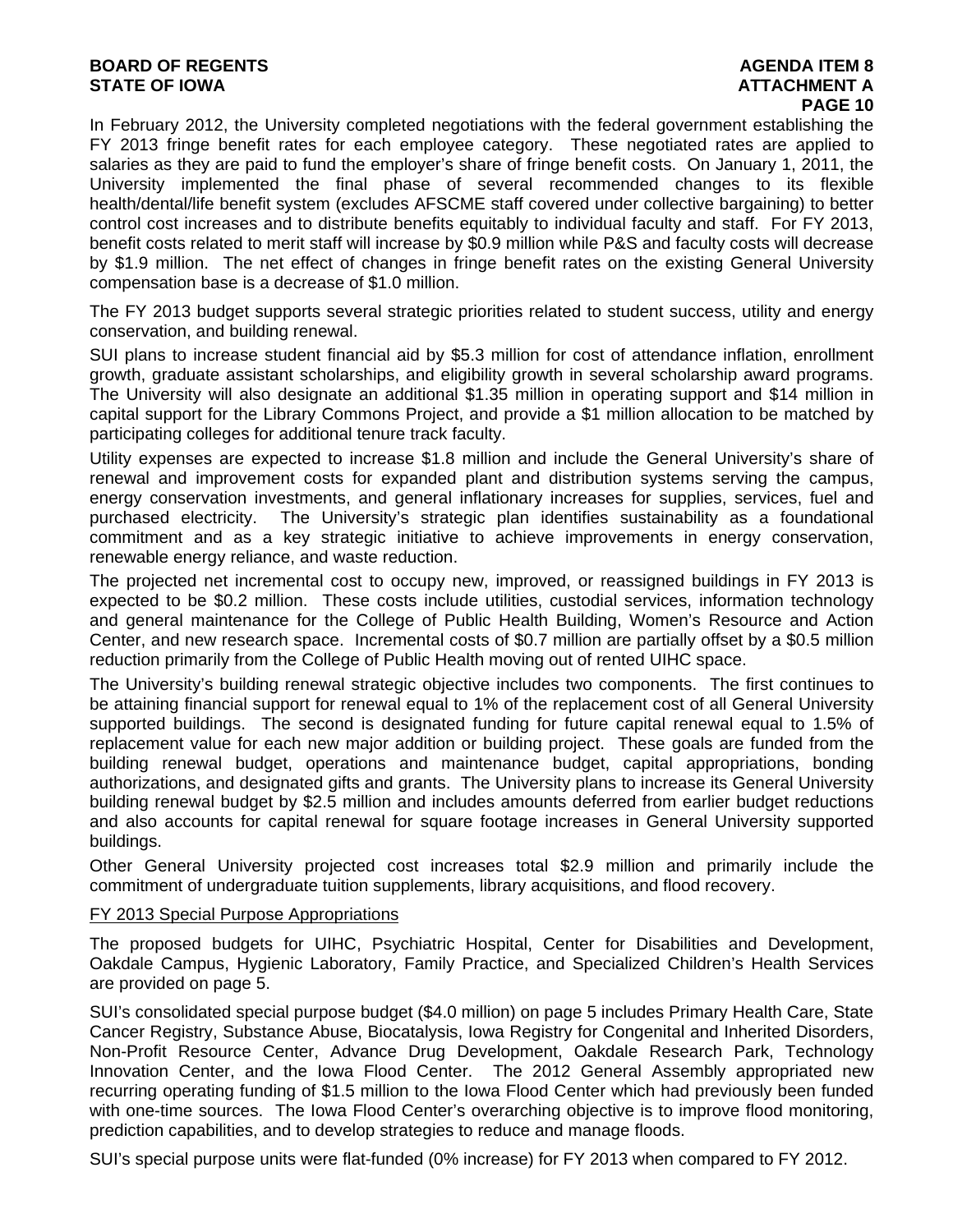#### University of Iowa Hospitals and Clinics (UIHC)

The proposed FY 2013 UIHC budget of \$994.6 million (page 5) represents a 6.55% increase when compared to the FY 2012 budget.

In FY 2013, the strategic focus for UIHC will continue to center on offering a broad spectrum of clinical services to all patients, serving as the primary teaching hospital for the state, and providing a base for innovative research to improve health care. The following three commitments are identified in the strategic plan and were key drivers in developing the FY 2013 operating budget.

- 1) Innovative Care
	- Care Delivery UIHC will be recognized as a state and national leader in efficient health care delivery models that emphasize quality-driven patient experience.
	- Clinical Programs Select UIHC clinical services will be leaders in the state and national market by offering cutting edge clinical services, robust clinical research, and strong training opportunities.
- 2) Excellent Service
	- Patient Satisfaction Patients and families will be highly satisfied with their entire UIHC experience in all settings.
	- Referring Physician Satisfaction UIHC will be recognized by referring physicians for its efficient and effective support to their patients.
	- Staff, Faculty, and Volunteer Engagement Staff, faculty, and volunteers are valued and engaged in the pursuit of UIHC's vision.
- 3) Exceptional Outcomes
	- Safety UIHC will provide a continuously improving, safe environment for all patients and staff at all times.
	- Clinical Outcomes UIHC will use a continuous improvement process to achieve exceptional clinical outcomes.

Revenue challenges include the potential impacts of healthcare reform and cost control measures on Medicare/Medicaid payment rates, the continuing challenge related to Iowa Medicaid rates, the changing landscape of healthcare reimbursements, and a significant change made to outpatient payment methodology by the dominant managed care payor in Iowa.

State appropriations from the IowaCare Account include \$27.3 million with an additional \$45.7 million available as needed for the care of Iowa's indigent population during FY 2013. The IowaCare appropriations do not provide funding for dental services, pharmaceuticals, and durable medical equipment, even though UIHC provides these services.

Additional net revenues are required in FY 2013 to achieve the budgeted 3% operating margin. The Board approved a 6.0% rate increase in April effective July 1, 2012. Market data indicate that UIHC continues to have lower rate adjustments when compared to academic medical center peers and other Midwest healthcare institutions. UIHC projects increased demand for its services in FY 2013. Inpatient acute admissions are forecasted to increase 2% with outpatient activity anticipated to grow 4.5%. Average length of stay for acute admissions is expected to decrease by 0.225 days.

UIHC reports there are ever-increasing challenges on the healthcare industry to maintain funding sources while keeping operating expenses manageable. Supply and labor inflation continue to grow at a higher rate than the change in payor rates. An average "all-in" salary and benefit increase of 3.7% is projected for FY 2013. Wage increases are affected by collective bargaining agreements, market competitive salaries and the associated benefit costs. Medical and surgical supply costs are estimated to rise at least 2%, and pharmaceutical costs are anticipated to increase 6%. Utilities and administrative services purchased from the University are expected to increase 1.3% and 5.6% respectively.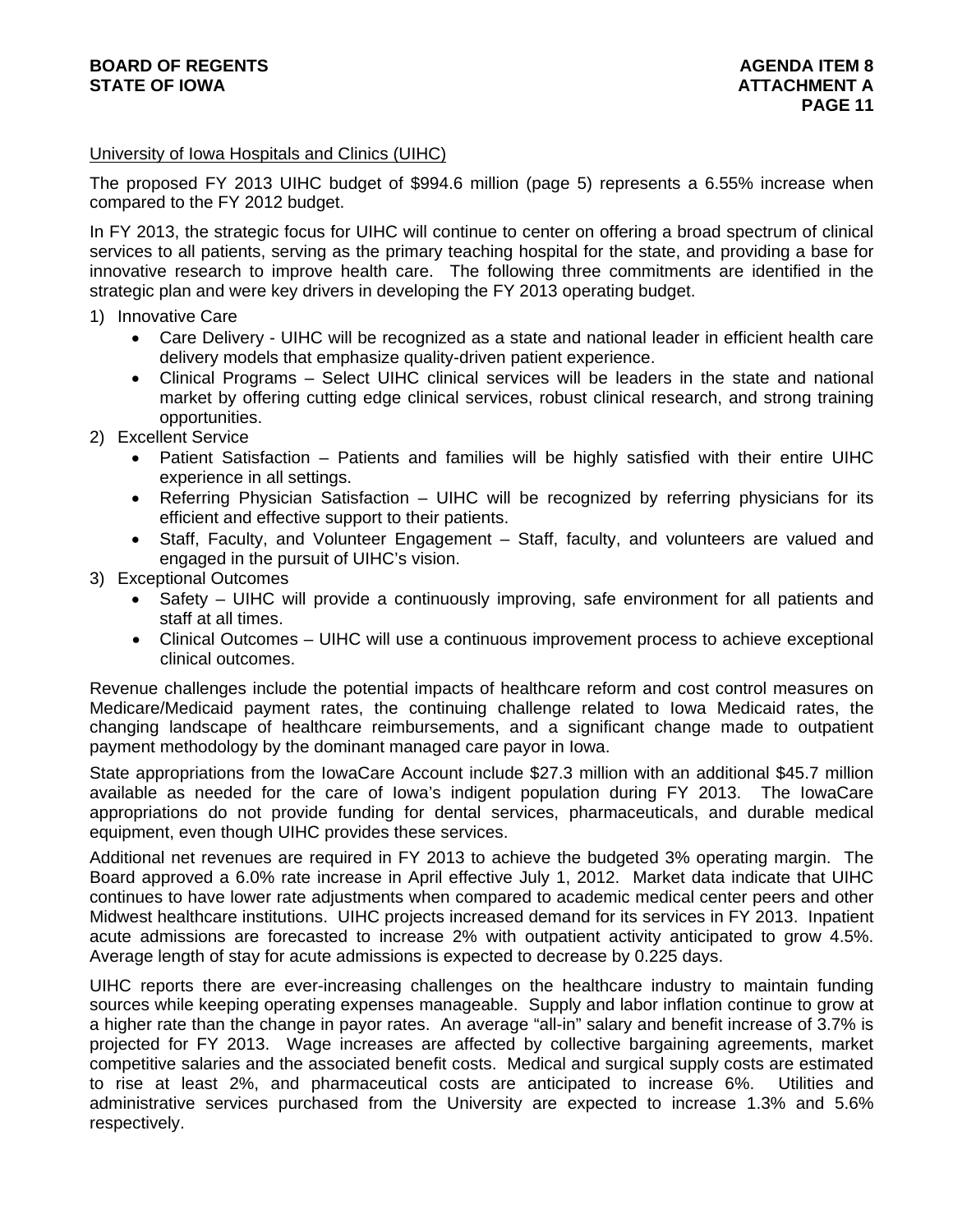Other UIHC units include the Psychiatric Hospital, the Center for Disabilities and Development, and Specialized Child Health Services. The proposed combined FY 2013 budget of these units is \$38.7 million as provided on page 5.

#### SUI FY 2013 Restricted Fund Budget

The Restricted Fund includes the Organized Activities Fund, the Auxiliary Enterprise Fund, the Current Restricted Fund and the Plant Fund and involves virtually every department in budget planning.

- Organized Activities Fund includes continuing education, medicine and dentistry practice plan funds, sports camps, conferences and institutes, and various publications and workshops
- Auxiliary Enterprise Fund includes athletics, residence halls, the Iowa Memorial Union, student health, recreational services, Hancher Auditorium, parking and transportation, Cambus, and various smaller enterprises
- Current Restricted Fund includes sponsored activities, predominately research and student financial aid funded from federal and non-federal sources
- Plant Fund includes bond proceeds and capital project receipts

Revenues are derived from federal and non-federal support for sponsored programs, sales and services, reimbursed indirect costs, fees, bond proceeds, transfers from current unrestricted funds, tuition replacement and capital appropriations.

The proposed FY 2013 Restricted Fund Budget includes the following state appropriations:

| • Tuition Replacement                | $$9.61$ million |
|--------------------------------------|-----------------|
| • Dental Science Building Renovation | \$10.25 million |
| • Regent Innovation Fund             | $$1.05$ million |

Beginning in FY 2013, gross revenues and expenses related to the Medical and Dentistry Practice Plans are included in the restricted budget. Since their creation, the practice plans were considered to be agency funds and non-university controlled resources. After an internal review, the University concluded the plans should not be treated as agency funds and in April 2012, consulted with the State Auditor's Office which concurred with the recommendation. A small portion of the Medical Practice Plan funding comes from the IowaCare Account (\$16.3 million) to partially compensate physicians for care provided to IowaCare patients.

#### **Athletics**

The SUI Athletic Department is a self-sustaining auxiliary enterprise and receives no general university support. The University of Iowa's \$80.6 million FY 2013 athletic budget is provided on the following page.

Men's sports income is expected to increase \$2.3 million in FY 2013 primarily due to the guarantee from the football game at Soldier Field (Chicago) and also from ticket price increases for football and basketball.

Athletic conference revenue is also expected to increase \$2.3 million primarily from additional television distribution funds.

Student fees reported in the athletic budget fund the debt service on Student Recreation Services facilities financed through Athletics.

Football expenses are expected to increase \$1.6 million from the FY 2012 budget resulting from contractual compensation and a reclassification of approximately \$1 million in "football support" salary costs from administrative to football to parallel reports required by the NCAA and the Equity in Athletics Disclosure Act. The increase in Men's and Women's "Other Sports" expenses is the result of increased scholarship costs and travel expenses.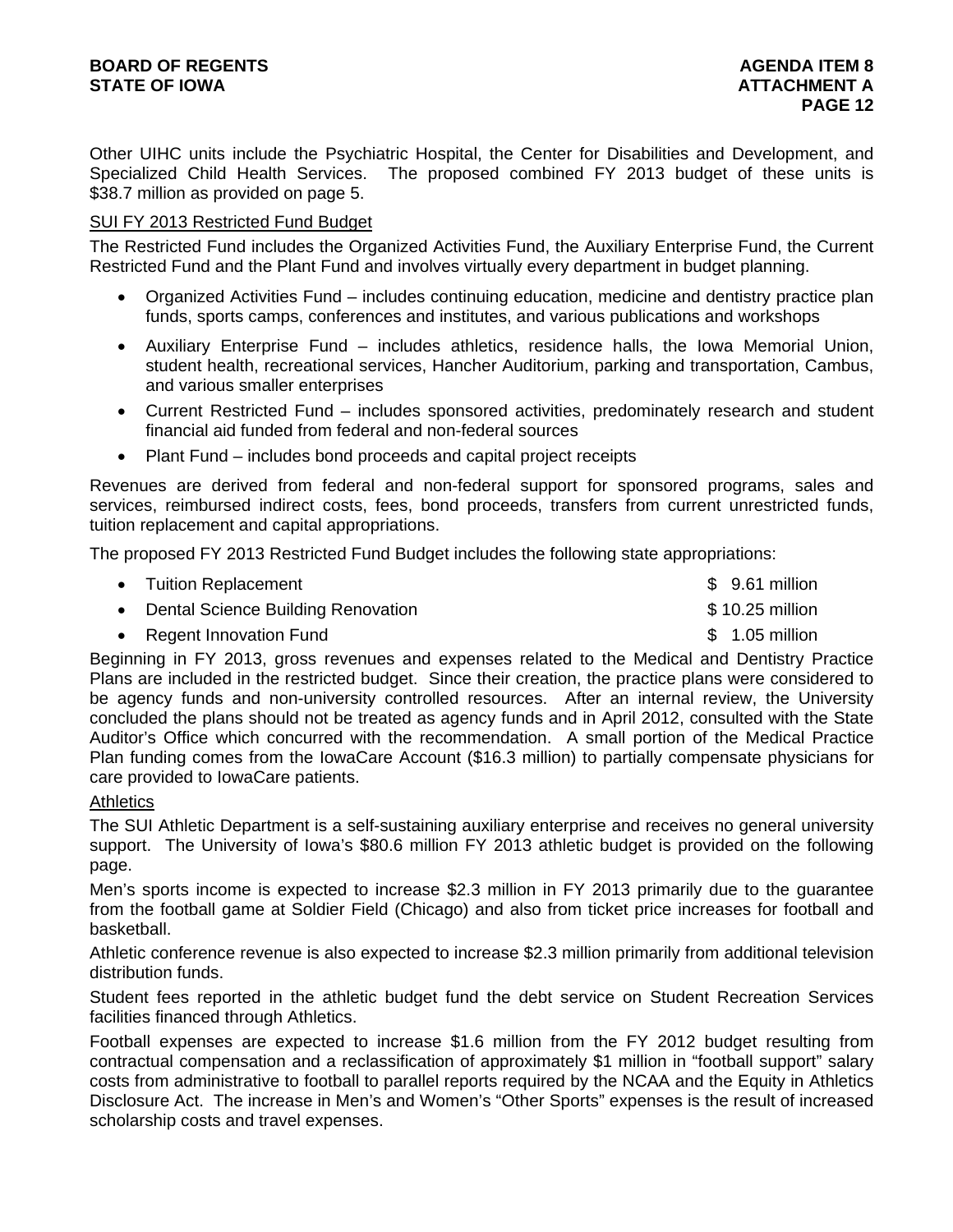The Athletic Department is responsible for paying tuition resulting from awarding scholarships. SUI Athletics awards the equivalent of approximately 300 scholarships at a cost of approximately \$9.2 million which are included in the applicable sports expense lines.

The facility debt service budget increase is the result of the projected debt payments related to the Football Training Facility.

The Athletic Department purchases services that benefit numerous entities within the University including, Public Safety, UIHC, parking, scholarships, utilities, and residence services. The projected total FY 2013 cost to Athletics for these services is \$18.4 million.

|                                                                             |                                      | The University of Iowa<br><b>Athletics Operating Budget</b> |          |                            |          |                          |
|-----------------------------------------------------------------------------|--------------------------------------|-------------------------------------------------------------|----------|----------------------------|----------|--------------------------|
|                                                                             |                                      | FY 2012<br><b>Budget</b>                                    |          | FY 2012<br><b>Estimate</b> |          | FY 2013<br><b>Budget</b> |
| <b>INCOME</b>                                                               |                                      |                                                             |          |                            |          |                          |
| <b>Men's Sports</b>                                                         |                                      |                                                             |          |                            |          |                          |
| Football                                                                    | \$                                   | 20,879,309                                                  | \$       | 21,790,457                 | \$       | 22,863,371               |
| <b>Basketball</b>                                                           | \$                                   | 2,602,243                                                   | \$       | 2,549,447                  | \$       | 2,870,421                |
| Wrestling                                                                   | \$                                   | 425,000                                                     | \$       | 479,278                    | \$       | 475,000                  |
| All Other                                                                   | \$                                   | 12,000                                                      | \$       | 14,328                     | \$       | 12,000                   |
| <b>Total Men's Sports</b>                                                   | \$                                   | 23,918,552                                                  | \$       | 24,833,510                 | \$       | 26,220,792               |
| <b>Women's Sports</b>                                                       |                                      |                                                             |          |                            |          |                          |
| <b>Basketball</b>                                                           | \$                                   | 185,000                                                     | \$       | 169,789                    | \$       | 185,000                  |
| Volleyball                                                                  | \$                                   | 13,000                                                      | \$       | 13,958                     | \$       | 13,000                   |
| All Other                                                                   | \$                                   | 13,000                                                      | \$       | 12,646                     | \$       | 13,000                   |
| <b>Total Women's Sports</b>                                                 | \$                                   | 211,000                                                     | \$       | 196,393                    | \$       | 211,000                  |
| Other Income                                                                |                                      |                                                             |          |                            |          |                          |
| Facility Debt Service/Student Fees                                          | \$                                   | 500,000                                                     | \$       | 529,225                    | \$       | 650,000                  |
| Learfield Multi Media Contract Income                                       | \$                                   | 5,407,000                                                   | \$       | 5,407,000                  | \$       | 5,557,000                |
| <b>Athletic Conference</b>                                                  | \$                                   | 22,844,000                                                  | \$       | 23,719,791                 | \$       | 25,107,000               |
| Interest                                                                    | \$                                   | 500,000                                                     | \$       | 536,731                    | \$       | 500,000                  |
| <b>Foundation Support</b>                                                   | \$                                   | 8,614,664                                                   | \$       | 5,773,101                  | \$       | 8,838,779                |
| <b>Foundation Premium Seat Revenue</b>                                      | \$                                   | 7,700,000                                                   | \$       | 7,926,439                  | \$       | 7,850,000                |
| Novelties--Bookstore                                                        | \$                                   | 3,000,000                                                   | \$       | 3,731,932                  | \$       | 3,000,000                |
| General Income                                                              | \$                                   | 2,247,500                                                   | \$       | 2,625,000                  | \$       | 2,686,200                |
| <b>Total Other Income</b>                                                   | \$                                   | 50,813,164                                                  | \$       | 50,249,217                 | \$       | 54, 188, 979             |
| <b>TOTAL INCOME</b>                                                         | \$                                   | 74,942,716                                                  | \$       | 75,279,121                 | \$       | 80,620,771               |
| <b>EXPENSES</b>                                                             |                                      |                                                             |          |                            |          |                          |
| <b>Men's Sports</b>                                                         |                                      |                                                             |          |                            |          |                          |
| Football                                                                    | \$                                   | 16,437,772                                                  | \$       | 15,816,396                 | \$       | 18,095,891               |
| <b>Basketball</b>                                                           | \$                                   | 5,123,290                                                   | \$       | 5,105,278                  | \$       | 5,114,506                |
| Wrestling                                                                   | \$                                   | 1,126,937                                                   | \$       | 1,108,367                  | \$       | 1,292,938                |
| All Other<br><b>Total Men's Sports</b>                                      | \$<br>\$                             | 4,039,707<br>26,727,706                                     | \$<br>\$ | 4,010,135<br>26,040,177    | \$<br>\$ | 4,324,011<br>28,827,346  |
|                                                                             |                                      |                                                             |          |                            |          |                          |
| <b>Women's Sports</b>                                                       |                                      |                                                             |          |                            |          |                          |
| <b>Basketball</b>                                                           | \$                                   | 3,205,034                                                   | \$       | 3,134,985                  | \$       | 3,319,629                |
| Volleyball                                                                  | \$                                   | 1,151,326                                                   | \$       | 1,173,459                  | \$       | 1,187,516                |
| All Other<br><b>Total Women's Sports</b>                                    | \$<br>\$                             | 7,801,245<br>12, 157, 605                                   | \$<br>\$ | 7,795,144<br>12,103,588    | \$<br>\$ | 8,324,227<br>12,831,372  |
|                                                                             |                                      |                                                             |          |                            |          |                          |
| <b>Other Expenses</b>                                                       |                                      |                                                             |          |                            |          |                          |
| <b>Training Services</b>                                                    | \$                                   | 1,563,072                                                   | \$       | 1,558,982                  | \$       | 1,655,047                |
| Sports Information<br>Admin. & General Expenses                             | \$                                   | 691,951                                                     | \$       | 726,919                    | \$       | 670,086                  |
|                                                                             | \$                                   | 10,839,656                                                  | \$       | 11,159,964                 | \$       | 9,983,579                |
| <b>Facility Debt Service</b><br><b>Transfer-New Facility Costs/Reserves</b> | \$                                   | 11,736,734                                                  | \$       | 11,736,733                 | \$       | 14,593,071               |
|                                                                             | \$                                   | 1,000,000                                                   | \$       | 1,000,000                  | \$       | 1,000,000                |
| Academic & Counseling<br><b>Buildings &amp; Grounds</b>                     | \$<br>\$                             | 1,730,688                                                   | \$<br>\$ | 1,661,912                  | \$       | 1,695,600                |
| <b>Total Other Expenses</b>                                                 | $\overline{\boldsymbol{\mathsf{s}}}$ | 8,495,304<br>36,057,405                                     | \$       | 9,290,846<br>37, 135, 356  | \$<br>\$ | 9,364,670<br>38,962,053  |
| <b>TOTAL OPERATING EXPENSE</b>                                              | \$                                   | 74,942,716                                                  | \$       | 75,279,121                 | \$       | 80,620,771               |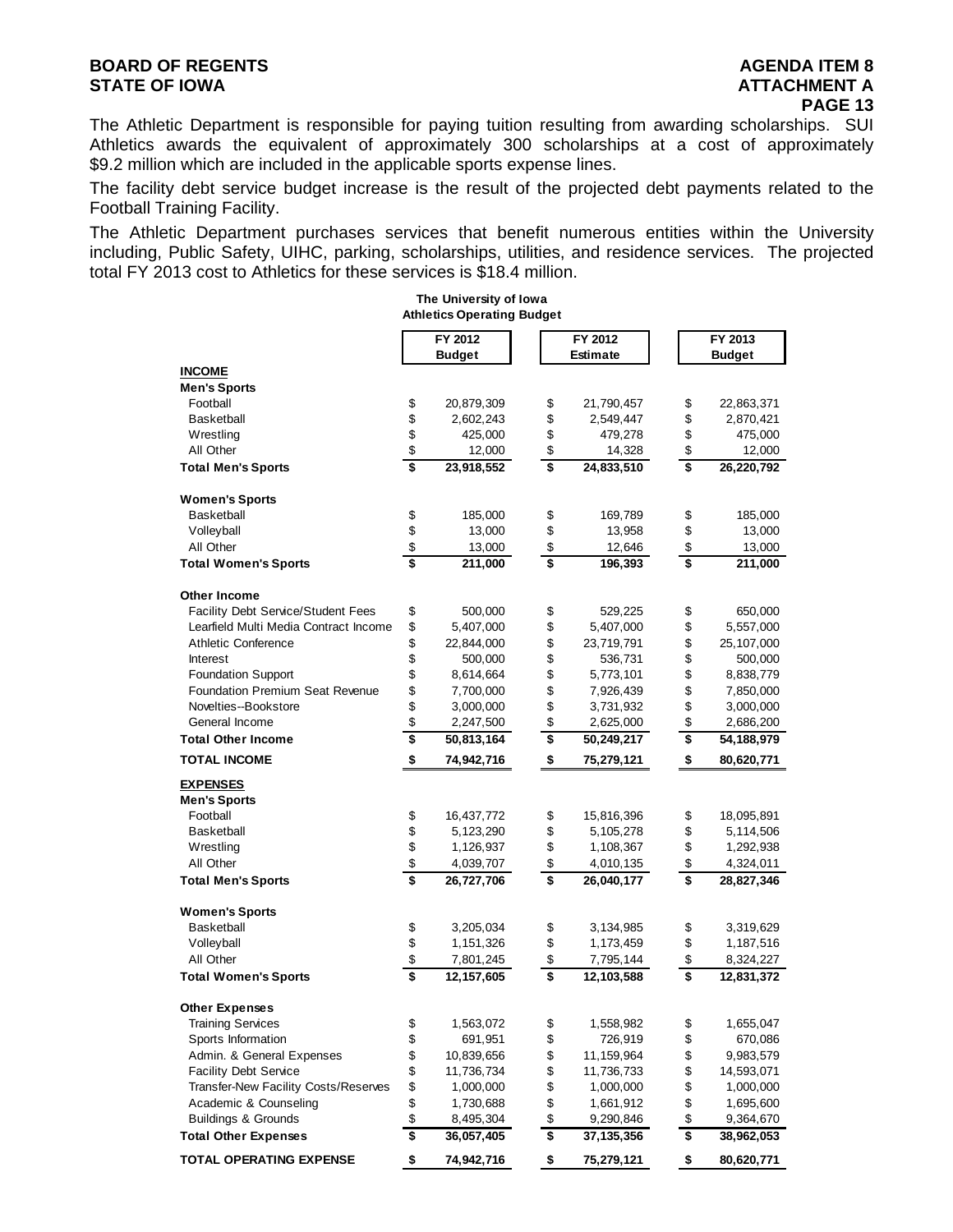#### University Housing & Dining

The proposed FY 2013 residence system budget reflects a slight increase in net revenues when compared to the preliminary budget received by the Board in March 2012 primarily due to lower utility rates than originally projected. Occupancy projections have not changed significantly since the preliminary budget was completed. The residence halls are again expected to be at or slightly above capacity and apartments are budgeted at a 97% occupancy rate.

#### **University of Iowa University Housing Proposed Budget 2012-13**

|                                              |                  | Preliminary      | Proposed         |
|----------------------------------------------|------------------|------------------|------------------|
|                                              | <b>Estimates</b> | <b>Budget</b>    | <b>Budget</b>    |
|                                              | 2011-12          | 2012-13          | 2012-13          |
| <b>OPERATIONS</b>                            |                  |                  |                  |
| Revenues                                     | \$<br>63,212,496 | \$<br>64,777,160 | \$<br>64,587,971 |
| <b>Expenditures for Operations</b>           | 47,966,807       | 50,519,729       | 49,957,404       |
| Net Revenues                                 | 15,245,689       | 14,257,431       | 14,630,567       |
| % of Revenues                                | 24.1%            | 22.0%            | 22.7%            |
| Debt Service (due July 1)                    | 4,703,627        | 6,534,453        | 6,454,382        |
| <b>Mandatory Transfers</b>                   | 600,000          | 600,000          | 600,000          |
| Net After Debt Service & Mandatory Transfers | \$<br>9,942,062  | \$<br>7,122,978  | \$<br>7,576,185  |
| % of Revenues                                | 15.7%            | 11.0%            | 11.7%            |
| Debt Service Coverage Ratio                  | 324%             | 218%             | 227%             |
| University Overhead Payment                  | \$<br>575,676    | \$<br>598,934    | \$<br>599,760    |
| <b>FUND BALANCES (June 30)</b>               |                  |                  |                  |
| Operation & Maintenance Fund                 | \$<br>1,000,000  | \$<br>1,000,000  | \$<br>1,000,000  |
| Improvement Fund                             | 8,625,000        | 8,455,000        | 8,455,000        |
| System Fund                                  | 3,076,035        | 3,587,422        | 4,039,803        |
| Subtotal--Voluntary Reserves                 | 12,701,035       | 13,042,422       | 13,494,803       |
| <b>Bond Reserve Fund</b>                     | 4,583,971        | 6,376,306        | 6,376,306        |
| <b>Bond Construction Fund</b>                |                  | 14,000,000       | 14,000,000       |
| Subtotal--Mandatory Reserves                 | 4,583,971        | 20,376,306       | 20,376,306       |
| <b>Total Fund Balances (June 30)</b>         | \$<br>17,285,006 | \$<br>33,418,728 | \$<br>33,871,109 |
| <b>REVENUES AND EXPENDITURES DETAIL</b>      |                  |                  |                  |
| <b>Revenues</b>                              |                  |                  |                  |
| Contracts                                    | \$<br>51,603,998 | \$<br>53,097,262 | \$<br>53,058,324 |
| <b>Interest</b>                              | 614,727          | 594,012          | 576,758          |
| Other Income                                 | 10,993,771       | 11,085,886       | 10,952,889       |
| <b>Total Revenues</b>                        | \$<br>63,212,496 | \$<br>64,777,160 | \$<br>64,587,971 |
| <b>Expenditures for Operations</b>           |                  |                  |                  |
| Salaries, Wages & Benefits                   | \$<br>20,827,515 | \$<br>22,318,802 | \$<br>22,318,076 |
| Cost of Food or Goods Sold                   | 7,978,364        | 8,324,082        | 8,201,738        |
| Other Operating Expense                      | 10,232,928       | 10,332,818       | 10,330,159       |
| <b>Utilities</b>                             | 5,577,096        | 6,126,574        | 5,665,805        |
| Repairs & Maintenance                        | 3,350,904        | 3,417,453        | 3,441,626        |
| <b>Total Expenditures</b>                    | \$<br>47,966,807 | \$<br>50,519,729 | \$<br>49,957,404 |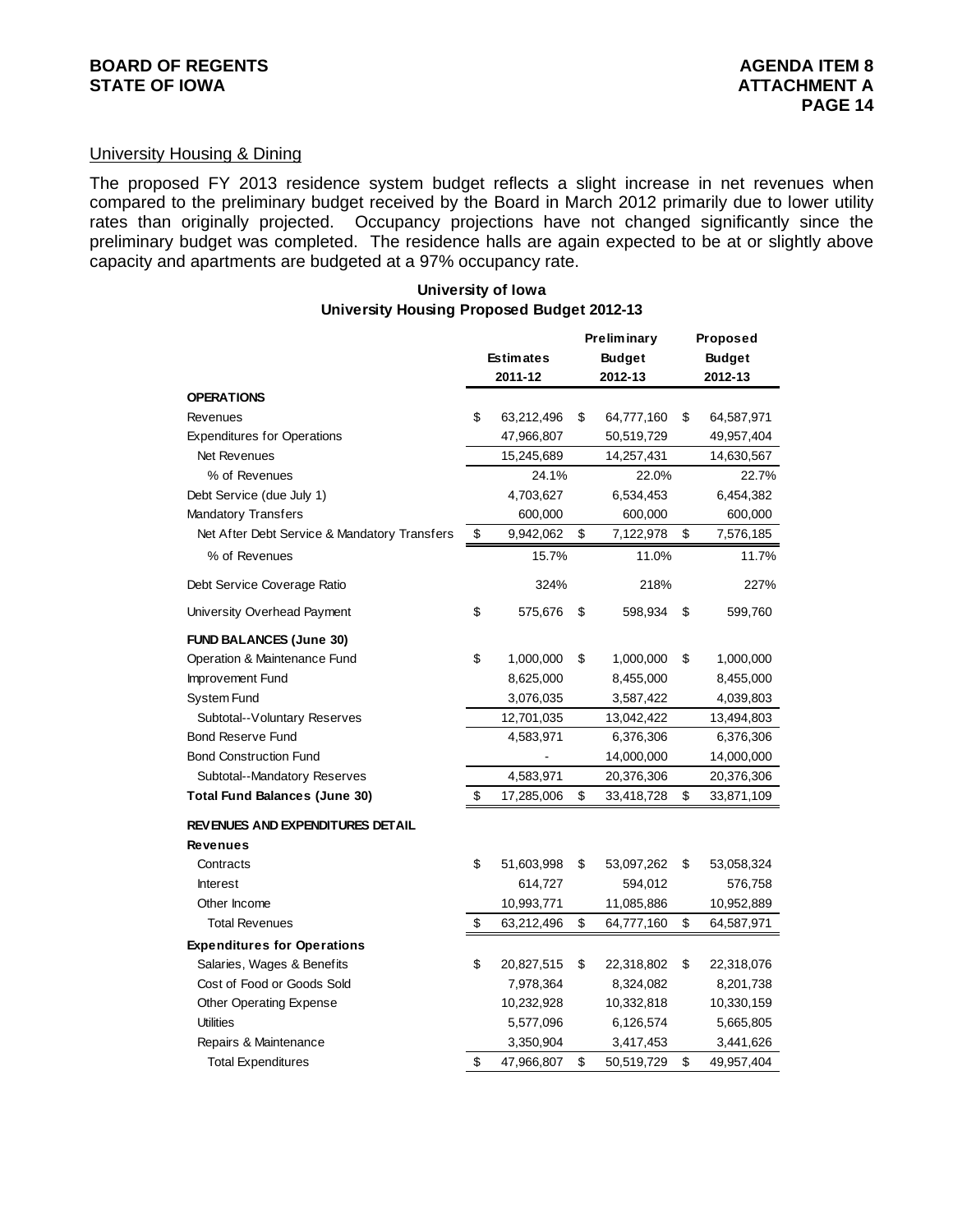#### FY 2012 Amended Operating Budget – Specialized Children's Health Services (SCHS)

Board policy requires approval of increases in general operating budgets. The University of Iowa is requests an FY 2012 budget ceiling adjustment of \$350,000 for SCHS.

The programs within the SCHS budget unit provide medical evaluation and care coordination in collaboration with community based providers for oncology and hemophilia children, high risk infants and other special needs children. UI physicians provide consultations with the physicians, pharmacists, and therapy staff for these special clinical populations within the child's medical home across the State of Iowa. Staff navigators assist families and local providers in the management of complex treatment plans. This care coordination has been demonstrated to improve clinical outcomes and reduce the cost of chronic care. A significant portion of the funding for these programs is received through a Federal Title V Block Grant. This funding follows a federal fiscal year and allows for a one year carryover period to expend these funds. The utilization of these carryover funds often results in variances between budget projections and actual revenue and expense activity. The proposed budget amendment is provided below.

|                            |                       | <b>SCHS</b> |                       |
|----------------------------|-----------------------|-------------|-----------------------|
|                            | <b>Current Budget</b> | Adjustments | <b>Amended Budget</b> |
| <b>REVENUES</b>            |                       |             |                       |
| General Appropriations     | 659,456               |             | 659,456               |
| <b>Federal Support</b>     | 2,724,743             | 350,000     | 3,074,743             |
| Sales & Service            | 475,000               |             | 475,000               |
| Other Income               | 1,129,710             |             | 1,129,710             |
| <b>TOTAL REVENUES</b>      | 4,988,909             | 350,000     | 5,338,909             |
| <b>EXPENDITURES</b>        |                       |             |                       |
| Fac. & Inst. Off. Salaries | 510,510               |             | 510,510               |
| Prof.& Sci. Staff Salaries | 2,734,859             |             | 2,734,859             |
| General Service Staff Sal. | 758,603               | 175,000     | 933,603               |
| Hourly Wages               | 253,946               |             | 253,946               |
| Subtotal - Salaries        | 4,257,918             | 175,000     | 4,432,918             |
| Supplies and Services      | 730,991               | 175,000     | 905,991               |
| TOTAL EXPENDITURES         | 4,988,909             | 350,000     | 5,338,909             |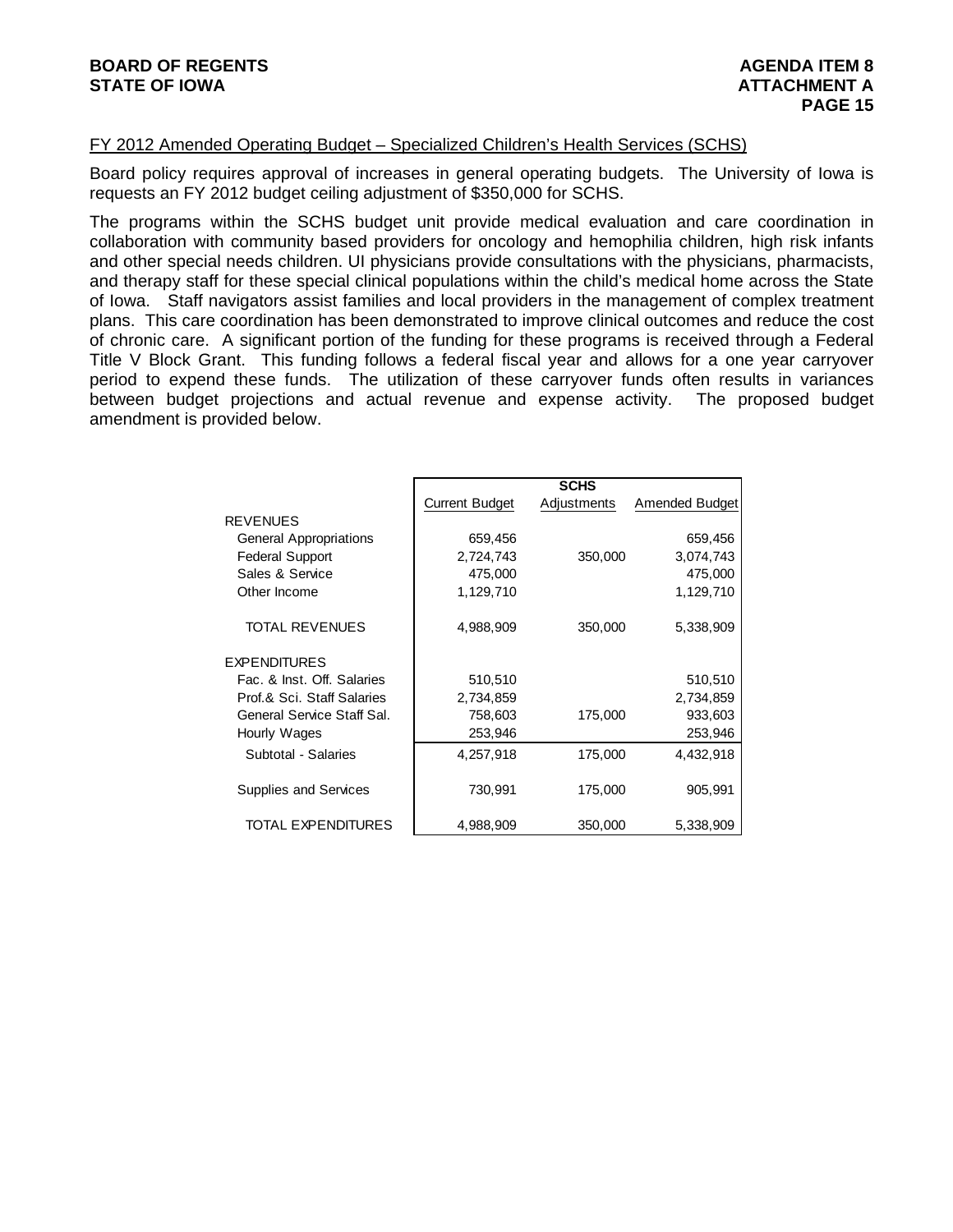#### **FY 2013 BUDGETS – IOWA STATE UNIVERSITY**

Iowa State University's strategic plan, Meeting the Challenges of the 21st Century is closely aligned with the land grant mission and reinforces the University's responsibility to the State of Iowa. ISU plans and budgets using the Resource Management Model, a responsibility-centered and incentive-driven approach to budget development. The basic tenets of the model are to attribute revenues and fully allocate administrative costs to colleges and other major administrative units. The model provides revenue and growth incentives to units; rewards efficiency and collaboration, and differentially impacts units based upon performance.

#### ISU FY 2013 General University Operating Budget

State appropriations and tuition revenue comprise roughly 96% of ISU's proposed FY 2013 General University \$509 million operating budget. Projected changes in these revenue sources as well as indirect cost recoveries and interest income result in \$27.8 million in incremental revenue when compared to FY 2012.

| FY 2012 Budget               | \$ | 480.8 | million      |
|------------------------------|----|-------|--------------|
| Revenue Changes:             |    |       |              |
| Appropriation                |    |       | 5.2 million  |
| Tuition                      |    |       | 23.2 million |
| Indirect Cost Recoveries/Int |    | (0.6) | million      |
| Revenue Increase             |    |       | 27.8 million |
| FY 2013 Budget               | S  | 508.6 | million      |



The General University's FY 2013 operating appropriation of \$169.6 million is 3.2% greater (\$5.2 million) than FY 2012.

The Board approved tuition increases of 3.75% for resident undergraduate and graduate students, 2.63% for nonresident undergraduate and graduate students, 6.0% for resident professional students, and 3.5% for nonresident professional students at its December 2011 meeting. ISU expects enrollment to be strong and record-setting in the upcoming academic year. The tuition rates coupled with enrollment projections are expected to generate \$23.2 million in incremental gross tuition revenue in FY 2013.

Indirect cost recoveries, interest, and other income for FY 2013 are expected to decrease by approximately \$0.6 million when compared to FY 2012. While contract and grant awards remain strong, the budget reflects the challenge of predicting these revenues which are realized only when grant and contract expenditures occur.

Redirecting resources to high priority activities is an on-going part of the planning process for budget development. The University has redirected resources of \$14.6 million to support salary and health insurance cost increases, enhance teaching capacity resulting from the enrollment increase, augment central services such as classroom technology maintenance and classroom scheduling, new research initiatives, and support start-up costs for newly hired research faculty.

ISU's expense planning focused on assessing capacity and maintaining quality as enrollment continues to grow, supporting growth in research grants, attracting top talent, and improving efficiency across an administrative infrastructure that has been adversely impacted by budget reductions in recent years.

The growth in enrollment and research activity has driven the need for building faculty ranks across a full range of disciplines resulting in faculty hires in the sciences, engineering, design, and other key areas. The University has committed \$8.2 million to these faculty start-up costs and an additional \$2.5 million to seed new ideas in economic development, technology transfer, and research innovation.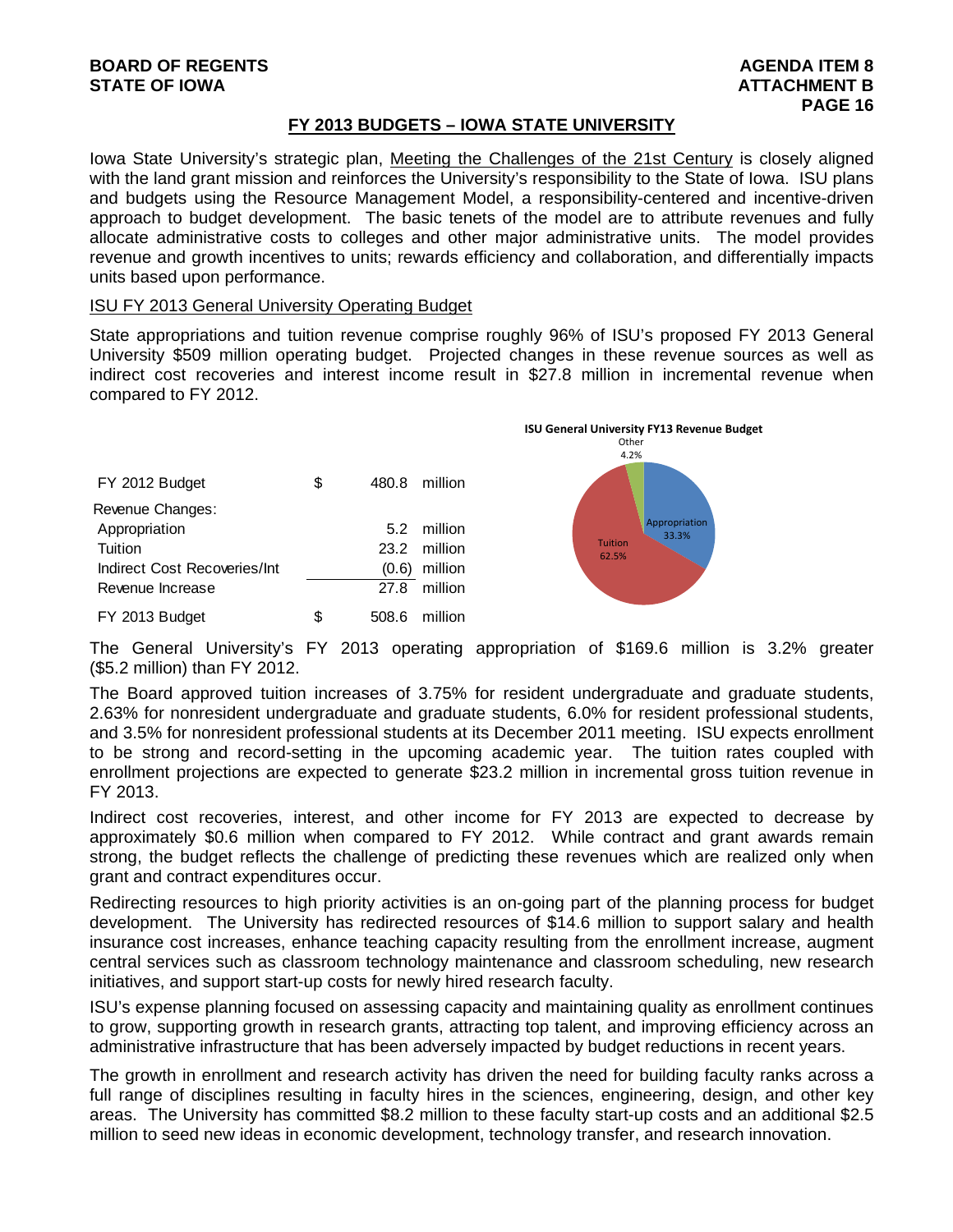Salary and related benefit costs for faculty and P&S staff are projected to increase a total of \$8.4 million for FY 2013 resulting from the Board-approved salary policy. Overall, expenditures for faculty and staff salaries will increase by an average of 2.44%. Fringe benefit costs for faculty and P&S staff are stable except for medical and dental insurance costs, which assume a 5% increase in health care and dental insurance premiums.

Approximately \$1.8 million is committed to implement the AFSCME contract for merit personnel, including supervisory and confidential employees. This includes annual increases, mid-year steps, medical and dental insurance benefits, and the annualization cost of step increases received during FY 2012.

Undergraduate enrollment has increased nearly 20% during the past five years, resulting in greater demand for student support and services and research activity. The University has allocated an additional \$5.5 million for undergraduate financial aid and dedicated \$1.3 million in additional support for student organizations, improved wireless network access, additional financial aid advisors, and support for international students. The budget also commits \$2.6 million for renovations and reconfigurations of existing space, and to hire key student advisors in needed areas. Additional commitments of \$2.8 million will support successful research programs, including library resources, databases, research support staff, and graduate assistants.

Institutional support for core services such as fire protection, campus safety, refuse collection, utilities, property insurance premiums, and correcting of deferred maintenance is increased by \$4.5 million.

Other FY 2013 cost increases include the commitment of \$3 million in permanent funding previously supported from nonrecurring resources for marketing, systems development, and the offices of the ombudsman and sustainability, and an additional \$1.3 million for administrative functions.

#### ISU FY 2013 Special Purpose Operating Budgets

The proposed budgets for the Agricultural Experiment Station and Cooperative Extension Services are provided on page 6. The estimates for direct federal appropriations that support the core elements of Iowa State's land grant mission in the Agriculture and Home Economics Experiment Station and the Cooperative Extension Service are being held constant given the high levels of uncertainty in the federal budget process. As the outcomes from that process become clear, mid-year adjustments to programs will be made, and operating budgets will be adjusted as necessary.

ISU's consolidated special purpose budget (\$6.2 million) on page 6 includes the Institute for Physical Research and Technology (IPRT), Small Business Development Centers (SBDC), Leopold Center, Livestock Disease Research, Research Park/ISIS, and the Veterinary Diagnostic Lab.

State appropriations for ISU's special purpose units remained flat (0% increase) for FY 2013 when compared to FY 2012.

#### ISU FY 2013 Restricted Budget

The restricted funds budget represents activities that receive targeted appropriations for specific strategic initiatives including capital appropriations, and revenues and expenditures from university units and operations that do not receive direct state appropriations. Major restricted fund revenue categories include:

- Federal Support receipts for sponsored programs and student financial aid
- Student Fees and Continuing Education Tuition
- Sales and Services includes academic department service centers (Veterinary Teaching Hospital, Research Farms) and residual funds from workshops and conferences.
- Endowment Income earnings distributed from the University's endowment funds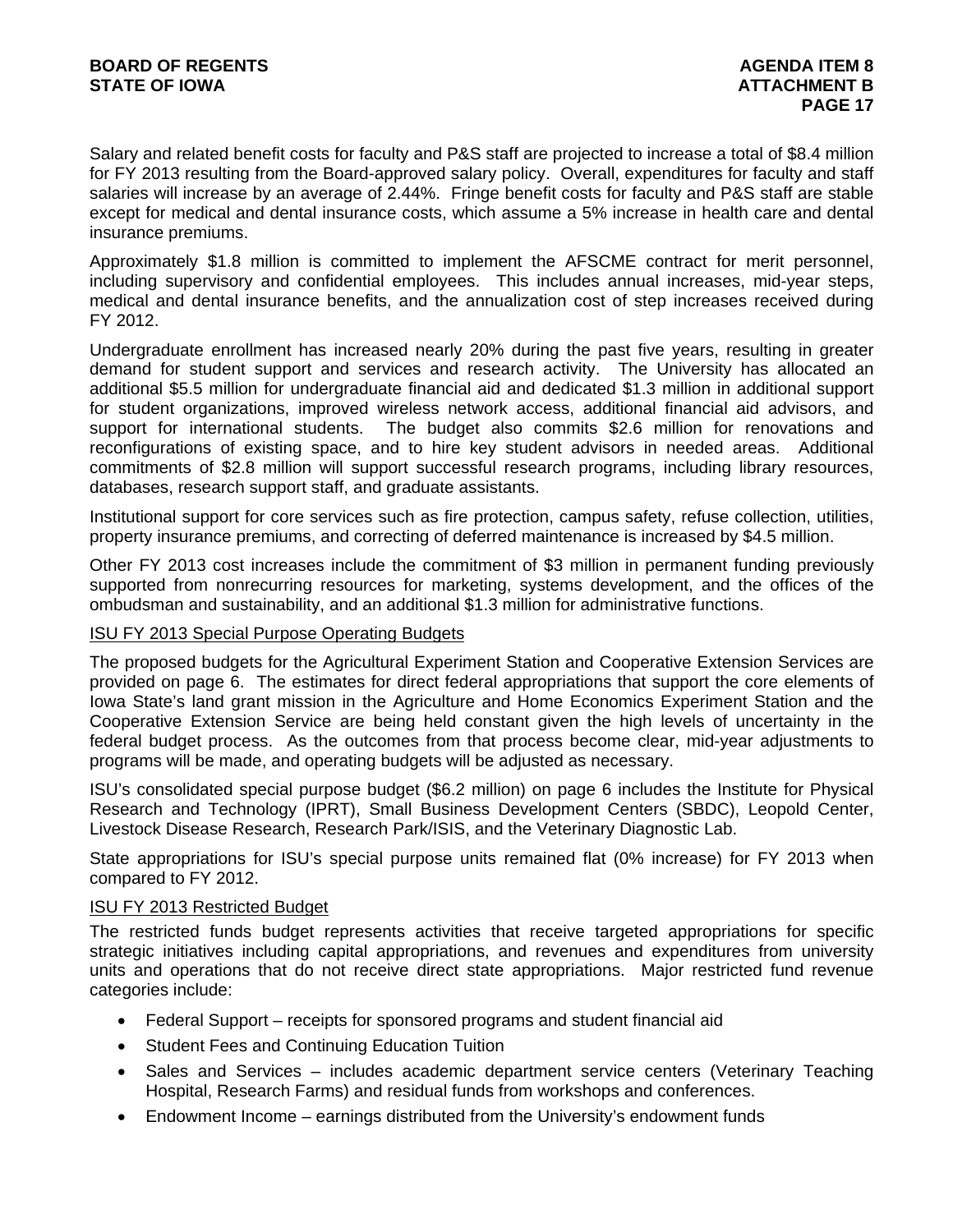#### **BOARD OF REGENTS AGENTS** AGENDA ITEM 8 **STATE OF IOWA** AND **ATTACHMENT B**

- Auxiliary Enterprises comprised primarily of Intercollegiate Athletics, University Bookstore, Department of Residence, Memorial Union, Parking Systems, Recreational Services, Student Health Center, Reiman Gardens, and the Iowa State Center
- Private Gifts, Grants, and Contracts includes nongovernmental sponsored programs from private industry, non-profit organizations, and individuals
- Plant Funds includes bond proceeds and capital project funds

The proposed FY 2013 Restricted Fund Budget also includes the following state appropriations;

|           | • Tuition Replacement                                          | $$9.24$ million |
|-----------|----------------------------------------------------------------|-----------------|
| $\bullet$ | Biorenewables Complex - Ag and Biosystems Engineering Building | \$19.05 million |
|           | • Science and Technology Research Park                         | $$1.00$ million |
|           | • Regent Innovation Fund                                       | $$1.05$ million |
|           | • Grape & Wine Institute                                       | $$0.20$ million |
|           |                                                                |                 |

#### ISU Athletics

In September 2010, the University presented a plan to the Board to eliminate general university support for athletics beginning in FY 2012. The proposed \$56.7 million FY 2013 athletic budget on the following page contains no general university support.

The cost of full-priced season tickets remains unchanged for football and men's basketball for FY 2013. FY 2013 ticket revenue is conservatively budgeted at approximately FY 2012 budgeted amounts.

Due to increased conference and other generated revenues in FY 2012, fundraising resources were retained as reserves and not needed to support operations. A portion of these resources and capital project funds will be used in FY 2013 for repurposing the Jacobsen/Olsen facilities, a new golf facility lease, replacing the Lied Recreation track damaged in the flood, and several projects to correct deferred maintenance.

FY 2013 salary projections are approximately \$2 million higher than FY 2012 due to staff salary increases in accordance with the Regent salary policy, contractual obligations, and additional staffing needs for the information technology, compliance, and facilities/maintenance areas.

Conference expenses are expected to return to base following higher than projected costs in FY 2012 due to various transition costs related to the hiring of a new Big 12 Commissioner.

External Operations costs are expected to increase in FY 2013 as Athletics assumes costs associated with athletic fundraising for major capital projects previously expensed by the Foundation.

FY 2012 debt service estimates exceed the budget due to the early retirement of debt from the Jack Trice - East Concourse Project and the Hilton Scoreboard. In addition, FY 2012 estimates and the FY 2013 budget include the debt service funded by major gifts from donors previously part of the ISU Foundation and now reflected in athletics (aligns with reflecting Foundation fundraising expenses for athletics in athletic operations). Examples include the Bergstrom Football Practice Facility, Jacobson's Football Concourse/Plaza Renovations, and the Sukup Basketball Complex.

The Athletic Department is responsible for paying tuition resulting from awarding scholarships. ISU Athletics awards the equivalent of approximately 236 scholarships at a cost of approximately \$5.8 million as reflected in the budget.

The Athletic Department purchases services that benefit numerous entities within the University including, tuition and room board from scholarship payments, facilities, University services, and utilities. The projected total cost to Athletics for these services is \$18.3 million.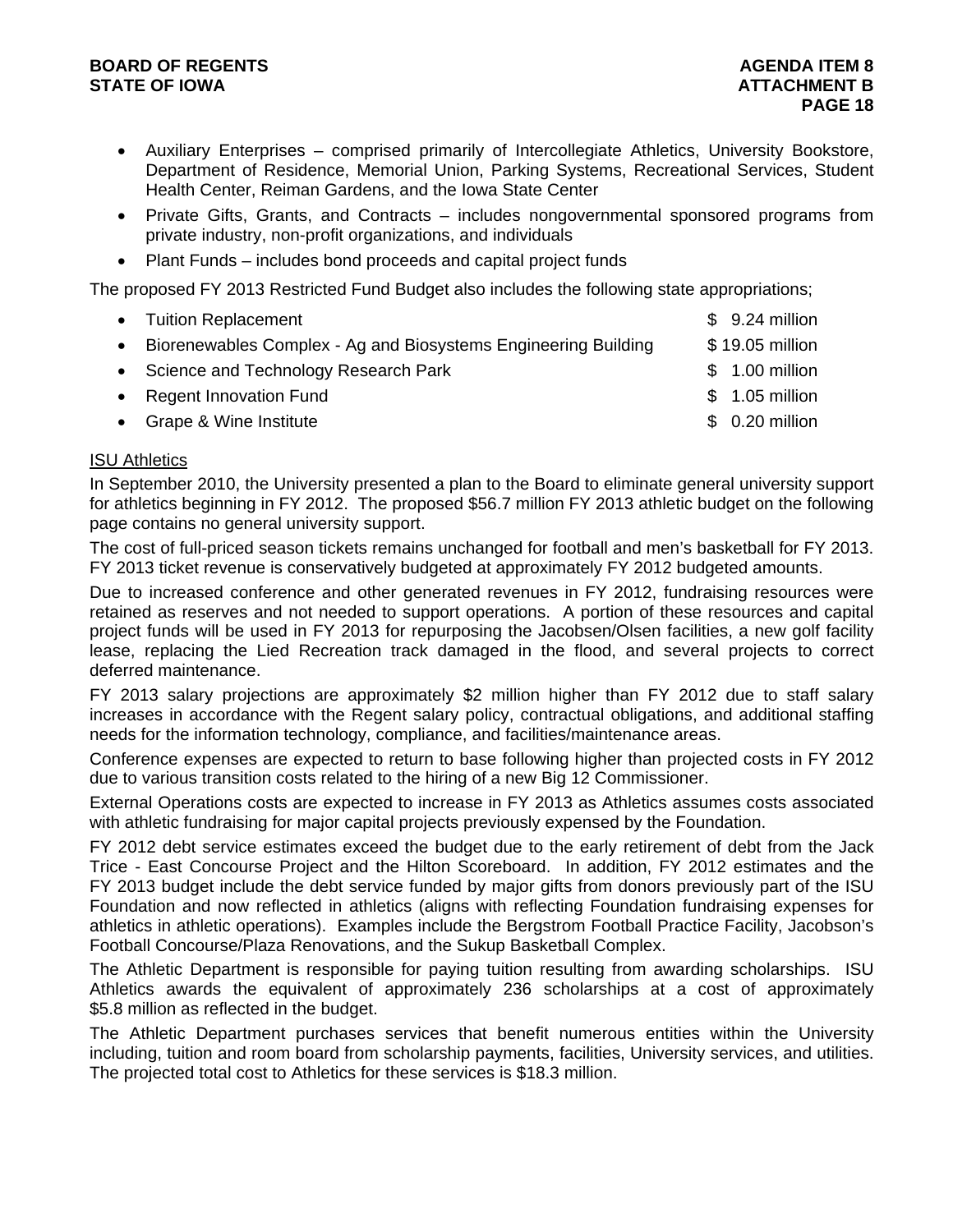## **BOARD OF REGENTS**<br> **BOARD OF REGENTS**<br> **STATE OF IOWA**<br> **BOARD OF REGENTS**

#### **IOWA STATE UNIVERSITY ATHLETICS**

|                                                | FY 2012<br><b>Budget</b> | FY 2012<br><b>Estimates</b> | FY 2013<br>Proposed               |
|------------------------------------------------|--------------------------|-----------------------------|-----------------------------------|
| <b>REVENUES</b>                                |                          |                             |                                   |
| <b>Ticket Sales:</b>                           |                          |                             |                                   |
| Football                                       | \$<br>8,557,074          | \$<br>9,556,952             | \$<br>8,260,943                   |
| Men's Basketball                               | 2,325,000                | 2,656,664                   | 2,325,000                         |
| Women's Basketball                             | 550,000                  | 526,443                     | 530,000                           |
| Wrestling                                      | 140,000                  | 133,806                     | 100,000                           |
| Other Sports                                   | 205,000                  | 283,679                     | 250,000                           |
| <b>Ticket Sales:</b>                           | 11,777,074               | 13, 157, 544                | 11,465,943                        |
| <b>Fundraising:</b>                            |                          |                             |                                   |
| Cyclone Club                                   | 5,842,150                | 1,650,000                   | 5,980,000                         |
| <b>Football Suites</b>                         | 1,603,915                | 1,565,629                   | 1,600,000                         |
| Jack Trice Club                                | 600,000                  | 585,005                     | 600,000                           |
| Special Events                                 |                          |                             | 100,000                           |
| Court Cy'd & Mat Cy'd Club                     | 25,000                   | 7,286                       | 125,000                           |
| Capital Project Transfers                      | 85,000                   | 1,163,581                   | 5,434,794                         |
| <b>Fundraising:</b>                            | 8,156,065                | 4,971,501                   | 13,839,794                        |
| Conference & NCAA Revenue                      | 16,038,435               | 21,036,169                  | 21,030,949                        |
| Multi-Media Rights                             | 3,344,725                | 3,332,725                   | 3,364,725                         |
| <b>Post Season Revenue</b>                     | 1,400,000                | 1,781,904                   | 1,300,000                         |
| <b>Investment Income</b>                       | 107,606                  | 120,623                     |                                   |
| <b>Student Fees</b>                            | 1,640,000                | 1,708,049                   | 1,776,600                         |
| Licensing                                      | 514,206                  | 616,319                     | 696,172                           |
| <b>Game guarantees</b>                         | 275,000                  | 361,000                     | 550,000                           |
| <b>Auxillary Revenue</b>                       | 1,195,000                | 1,442,642                   | 1,100,227                         |
| <b>Other Revenue</b>                           | 1,696,200                | 1,908,485                   | 1,584,000                         |
| <b>TOTAL REVENUES</b>                          | \$<br>46,144,310         | \$<br>50,436,961            | \$<br>56,708,410                  |
| <b>EXPENSES</b>                                |                          |                             |                                   |
| <b>Sports Programs - Operations:</b>           |                          |                             |                                   |
| Football                                       | \$<br>2,912,327          | \$<br>3,160,761             | \$<br>2,795,670                   |
| Men's Basketball                               | 1,389,000                | 1,428,669                   | 1,415,000                         |
| Women's Basketball                             | 706,750                  | 735,130                     | 864,400                           |
| Wrestling                                      | 215,480                  | 209,856                     | 215,480                           |
| Other Sports                                   | 1,717,439                | 1,857,573                   | 2,082,780                         |
| <b>Sports Programs - Operations:</b>           | 6,940,996                | 7,391,989                   | 7,373,330                         |
| <b>Sports Program Support Units:</b>           |                          |                             |                                   |
| Medical                                        | 550,000                  | 495,213                     | 600,000                           |
| Video Operations                               | 223,400                  | 244,356                     | 169,332                           |
| <b>Athletic Training</b>                       | 213,220                  | 219,842                     | 251,850                           |
| Academic Services                              | 184,990                  | 263,317                     | 218,600                           |
| Other                                          | 227,265                  | 227,686                     | 257,560<br>$\overline{1,}497,342$ |
| <b>Sports Program Support Units:</b>           | 1,398,875                | 1,450,414                   |                                   |
| <b>Internal Operations:</b>                    |                          |                             |                                   |
| <b>Admin Operations</b>                        | 464,530                  | 630,331                     | 584,000                           |
| Big 12 Expenses<br>Airplane Support            | 1,433,654<br>150,000     | 1,678,000<br>134,644        | 1,451,000<br>138,083              |
| IT Operations                                  | 276,000                  | 272,606                     | 338,000                           |
| Other                                          | 197,196                  | 134,437                     | 233,800                           |
| <b>Internal Operations:</b>                    | 2,521,380                | 2,850,018                   | 2,744,883                         |
|                                                |                          |                             |                                   |
| <b>Salaries &amp; Benefits</b><br>Scholarships | 16,910,625<br>5,843,039  | 16,828,044<br>5,420,667     | 18,920,847<br>5,841,942           |
| <b>External Operations</b>                     | 1,374,063                | 1,494,526                   | 1,999,360                         |
| <b>Facilities &amp; Events</b>                 | 4,100,000                | 4,290,965                   | 5,239,946                         |
| Postseason                                     | 1,890,000                | 2,417,831                   | 2,000,000                         |
| <b>Debt Service</b>                            | 3,435,723                | 7,047,907                   | 6,286,189                         |
| <b>Capital Projects</b>                        | 1,827,550                | 1,086,532                   | 4,744,000                         |
| <b>Coaching Change</b>                         | (200,000)                |                             |                                   |
| <b>TOTAL EXPENSES</b>                          | \$<br>46,042,251         | \$<br>50,278,893            | \$<br>56,647,839                  |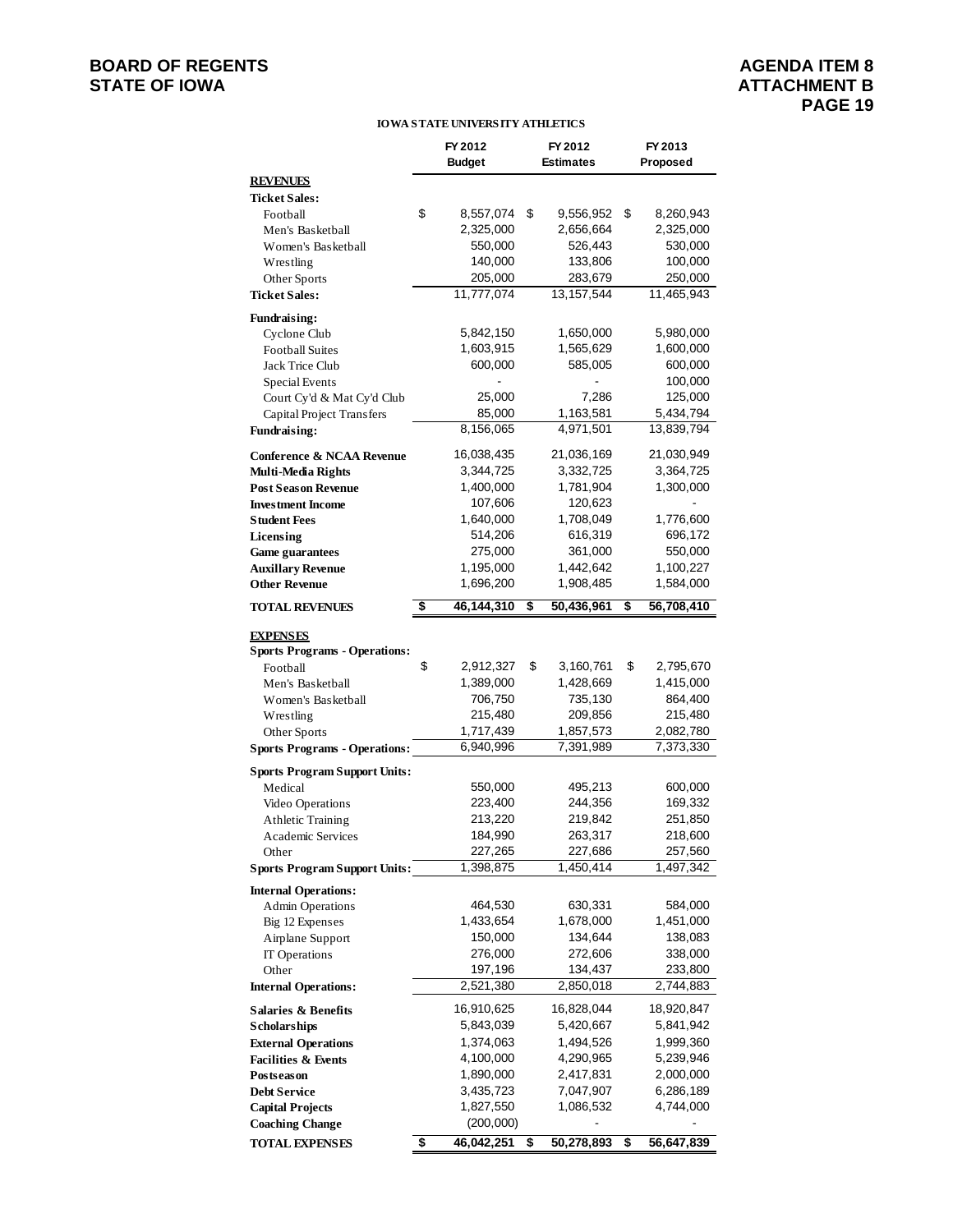## **BOARD OF REGENTS AGENERY AGENER AGENERAL PROPERTY AGENERAL PROPERTY AGENERAL PROPERTY AGENERAL PROPERTY AGENERAL PROPERTY AGENERAL PROPERTY AGENERAL PROPERTY AGENERAL PROPERTY AGENERAL PROPERTY AGENERAL PROPERTY AGENERA**

#### ISU Residence System

The proposed Residence System budget remains unchanged from that presented to the Board at the March 2012 meeting and is provided below. The budget is based on a slight increase in occupancy when compared to FY 2012 with an overall occupancy-to-capacity ratio of 98.4%.

#### **Iowa State University Residence System Proposed Budget 2012-13**

|                                              |                  | Proposed         |
|----------------------------------------------|------------------|------------------|
|                                              | <b>Estimates</b> | <b>Budget</b>    |
|                                              | 2011-12          | 2012-13          |
| <b>OPERATIONS</b>                            |                  |                  |
| Revenues                                     | \$<br>83,173,143 | \$<br>84,341,329 |
| <b>Expenditures for Operations</b>           | 58,491,231       | 61,553,559       |
| Net Revenues                                 | 24,681,912       | 22,787,770       |
| % of Revenues                                | 29.7%            | 27.0%            |
| Debt Service (due July 1)                    | 10,572,527       | 10,502,919       |
| <b>Mandatory Transfers</b>                   | 605,000          | 500,000          |
| Net After Debt Service & Mandatory Transfers | \$<br>13,504,385 | \$<br>11,784,851 |
| % of Revenues                                | 16.2%            | 14.0%            |
| Debt Service Coverage Ratio                  | 233%             | 217%             |
| University Overhead Payment                  | \$<br>1,738,618  | \$<br>1,649,618  |
| <b>FUND BALANCES (June 30)</b>               |                  |                  |
| Improvement Fund                             | \$<br>15,444,411 | \$<br>13,104,324 |
| System Fund                                  | 14,795,895       | 15,611,855       |
| Subtotal--Voluntary Reserves                 | 30,240,306       | 28,716,179       |
| Sinking Fund                                 |                  |                  |
| <b>Bond Reserve Fund</b>                     | 10,545,176       | 10,545,176       |
| <b>Bond Construction Fund</b>                |                  |                  |
| Subtotal--Mandatory Reserves                 | 10,545,176       | 10,545,176       |
| <b>Total Fund Balances (June 30)</b>         | \$<br>40,785,482 | \$<br>39,261,355 |
| REVENUES AND EXPENDITURES DETAIL             |                  |                  |
| <b>Revenues</b>                              |                  |                  |
| Contracts                                    | \$<br>64,927,560 | \$<br>66,669,704 |
| <b>Interest</b>                              | 161,000          | 170,000          |
| Other Income                                 | 18,084,583       | 17,501,625       |
| <b>Total Revenues</b>                        | \$<br>83,173,143 | \$<br>84,341,329 |
| <b>Expenditures for Operations</b>           |                  |                  |
| Salaries, Wages & Benefits                   | \$<br>28,480,063 | \$<br>30,847,805 |
| Cost of Food or Goods Sold                   | 10,632,833       | 10,786,040       |
| Other Operating Expense                      | 10,420,059       | 10,699,558       |
| <b>Utilities</b>                             | 6,770,470        | 6,957,458        |
| Repairs & Maintenance                        | 2,187,806        | 2,262,698        |
| <b>Total Expenditures</b>                    | \$<br>58,491,231 | \$<br>61,553,559 |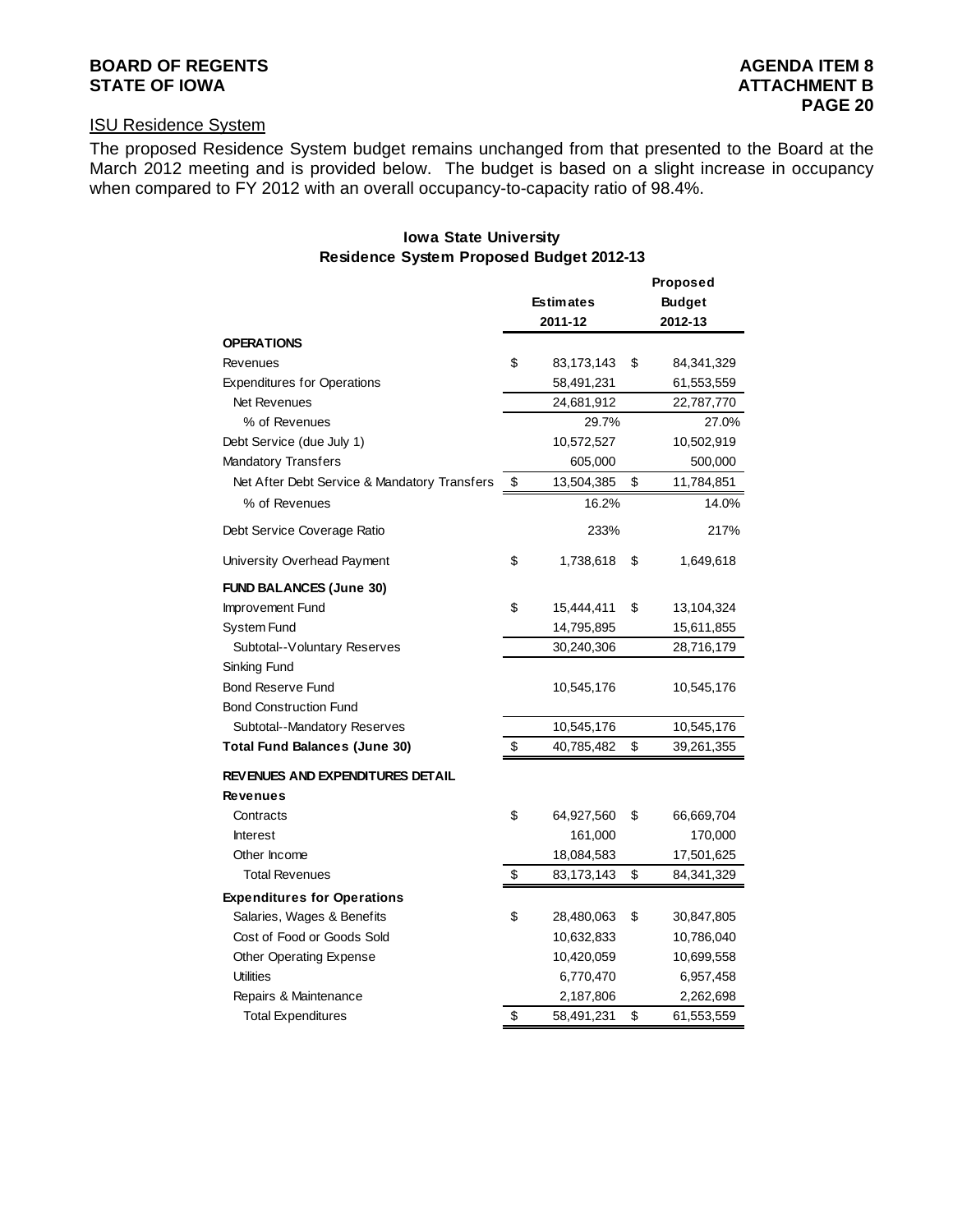### **FY 2013 BUDGETS – UNIVERSITY OF NORTHERN IOWA**

During the FY 2013 budget development process, operational decisions were made with a strong focus on University goals and priorities as identified in the strategic plan; Leadership and Innovation for the Future: Transforming Opportunities into Reality. UNI's primary goals are to provide a premier undergraduate educational experience, provide a premier teacher-education program, and increase services to the citizens of the State of Iowa. In addition, the following guiding principles were applied to the process:

- Maintain affordability and accessibility
- Maintain the academic mission to ensure program quality and timely graduation
- Provide a safe campus for students and staff
- Make strategic operational changes rather than across-the-board cuts

The University operating budget will support the following goals as identified in the strategic plan;

- Be a leading undergraduate public university that provides a strong liberal arts foundation,
- Provide rigorous and relevant graduate education that meets the needs of graduate students, the university, and the community,
- Be a state and national leader in pre K-12 education,
- Create and maintain an inclusive educational environment that prepares students to thrive in a diverse global environment,
- Enhance the economic, social, cultural, and sustainable development of the state, and
- Ensure accountability, affordability, and access.

The University of Northern Iowa plans to continue several key strategies to mitigate or reduce costs and improve efficiencies including investment in strategic initiatives, reduction of general fund support for auxiliaries, functional outsourcing, mergers and/or reorganizations, and strategic academic and nonacademic program elimination.

#### UNI FY 2013 General University Operating Budget

State appropriations and tuition revenue comprise approximately 98% of UNI's proposed FY 2013 General University operating budget. Projected changes in these revenue sources as well as indirect cost recoveries and interest income result in \$6.7 million in incremental revenue when compared to FY 2012.

|                  |             |         | UNI General University FY13 Revenue Budget<br>Other<br>1.6% |
|------------------|-------------|---------|-------------------------------------------------------------|
| FY 2012 Budget   | \$158.8     | million |                                                             |
| Revenue Changes: |             |         |                                                             |
| Appropriation    | 6.4         | million | Tuition<br>Appropriation                                    |
| Tuition          | 1.0         | million | 49.4%<br>49.0%                                              |
| Other            | (0.7)       | million |                                                             |
| Revenue Increase | 6.7         | million |                                                             |
| FY 2013 Budget   | 165.5<br>S. | million |                                                             |

The General University's FY 2013 operating appropriation of \$81.1 million is 8.5% more than state funding received for FY 2012. This amount includes a 3.2% increase plus an additional \$4 million added to the base.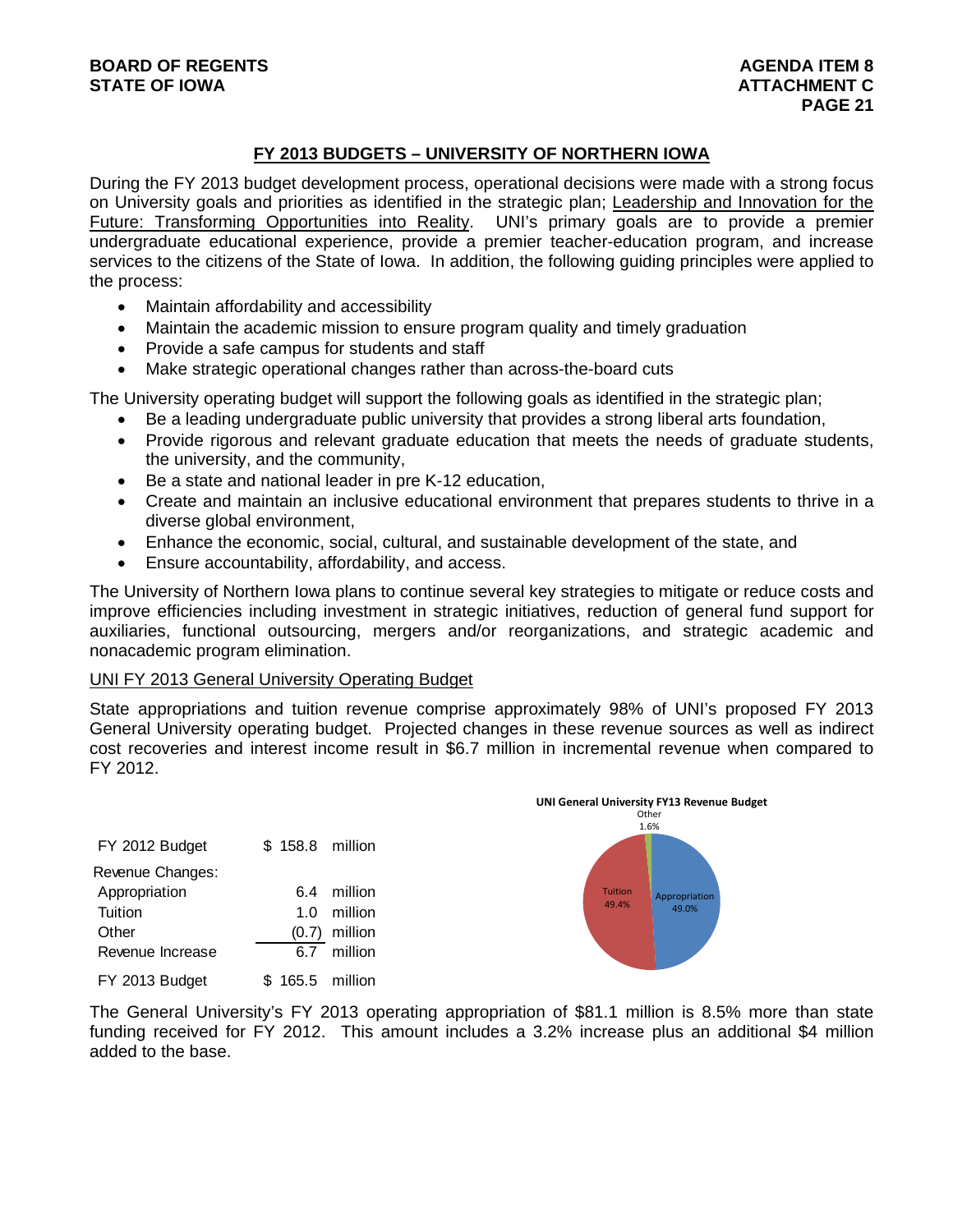The Board approved a tuition increase of 3.75% for resident and non-resident students at its December 2011 meeting. The rate increases coupled with a projected enrollment decrease of 318 students are expected to generate incremental tuition revenue of approximately \$1.05 million over FY 2012 amounts.

Indirect cost recoveries and the other revenue lines are budgeted at a net decrease of approximately \$0.7 million when compared to FY 2012 estimates, primarily from less indirect cost recoveries due to reductions in federal grant funding.

Mandatory salary and related benefit increases from faculty and merit employee bargaining are included in the proposed FY 2013 budget. A voluntary agreement through collective bargaining was not reached with United Faculty and required arbitration. The arbitrator awarded pay increases of 2.25% on July 1, 2012 and an additional 1.25% on January 1, 2013. AFSCME-covered employees will receive increases based on the statewide negotiated agreement. Professional and Scientific employees have historically received increases commensurate with the faculty bargaining contract. Health insurance rates for AFSCME employees participating in state plans are projected to increase by 8% and the increase to the self-funded health and dental plans for faculty and staff is projected at 2%.

The majority of the projected \$4 million salary and fringe cost increase is mandated by bargaining agreements with United Faculty and AFSCME.

Other essential cost increases included in the FY 2013 budget are \$350,000 for utilities, \$200,000 for building repairs, and approximately \$50,000 in student financial aid.

#### UNI FY 2013 Special Purpose Operating Budgets

UNI's consolidated special purpose budget (\$5.6 million) on page 6 includes the Institute for Decision Making, Recycling and Reuse Center, Metal Casting, Real Estate Education, MyEntreNet, and the Iowa Mathematics and Science Education Partnership program (IMSEP).

With the exception of IMSEP, UNI's special purpose units were flat funded in FY 2013 when compared to FY 2012.

IMSEP received a total of \$4.7 million for FY 2013, an approximate \$3.0 million increase over FY 2012. IMSEP is a collaboration of the University of Iowa, Iowa State University, and the University of Northern Iowa. UNI administers the program which promotes Science, Technology, Engineering, and Math (STEM) education in Iowa. In addition to implementing and sustaining successful STEM programs, the Partnership is also aligned with the goals and priorities of the Governor's STEM Advisory Council.

#### UNI FY 2013 Restricted Budget

UNI's restricted budget includes auxiliary enterprises, capital appropriations, and revenues and expenditures from university units and operations that do not receive direct state appropriations. Major auxiliary enterprise operations include the residence system, athletics, Maucker Union, Fieldhouse Operations (UNI-Dome/McLeod), Gallagher-Bluedorn Performing Arts Center, Wellness Recreation Center, and the Student Health System.

The proposed FY 2013 Restricted Fund Budget includes the following state appropriations:

| • Tuition Replacement      | $$6.28$ million |
|----------------------------|-----------------|
| • Bartlett Hall Renovation | \$7.79 million  |
| • Regent Innovation Fund   | $$0.90$ million |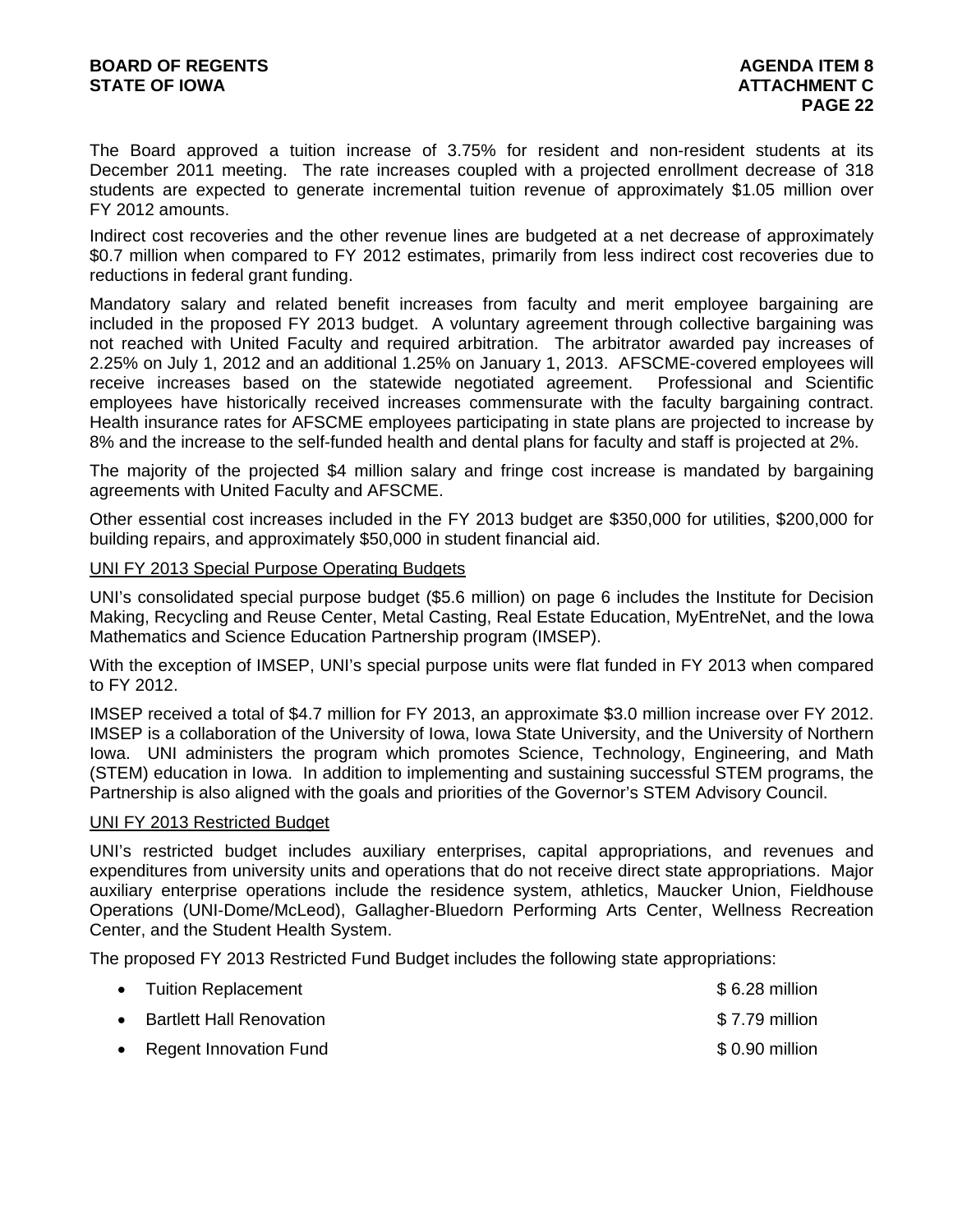#### UNI Athletics

The University of Northern Iowa's FY 2013 athletic budget provided on the following page reflects revenue projections of \$12.3 million; slightly greater than the FY 2012 estimates. The Intercollegiate Athletics budget may need to be restated in the future pending the outcome of an external matter that may affect foundation support.

General university funds for athletics provide support for scholarships, operations, and the graduate assistant program. The University presented a plan to the Board in September 2010 to reduce university support for athletics. In accordance with the university support reduction plan, the proposed athletic budget reflects a decrease from 2.7% of the FY 2012 general university budget to 2.5% of the proposed FY 2013 university budget, a \$125,000 decrease in university support for athletics.

Football income is budgeted to increase from additional guarantee revenue from adding a second Football Bowl Subdivision opponent to the schedule.

Missouri Valley Conference (basketball conference) distributions were reclassified as Athletic Conference/NCAA Support during FY 2012 and were originally budgeted as men's basketball revenue. FY 2013 men's basketball revenue is expected to exceed FY 2012 estimates due to additional game guarantee revenue.

FY 2012 revenue estimates for women's sports are projected to exceed the budget from higher basketball and volleyball ticket sales and is budgeted at \$142K for FY 2013.

Foundation support in excess of the amount budgeted was needed to support operations in FY 2012 and is budgeted at approximately \$1.3 million in FY 2013.

The athletic department is responsible for paying tuition for awarded scholarships. Scholarship costs of approximately \$3.65 million for the equivalent of 189 scholarships are included in the applicable sports expense lines. Football expenses for FY 2013 are expected to increase due to the reallocation of instate/out-of-state mix of scholarship athletes.

The UNI athletic department purchases services that benefit numerous entities within the University. These include in part, tuition and room/board from scholarship payments, Business Services, Public Safety, marketing, and utilities. The projected total cost to Athletics for these services in FY 2013 is \$3.9 million.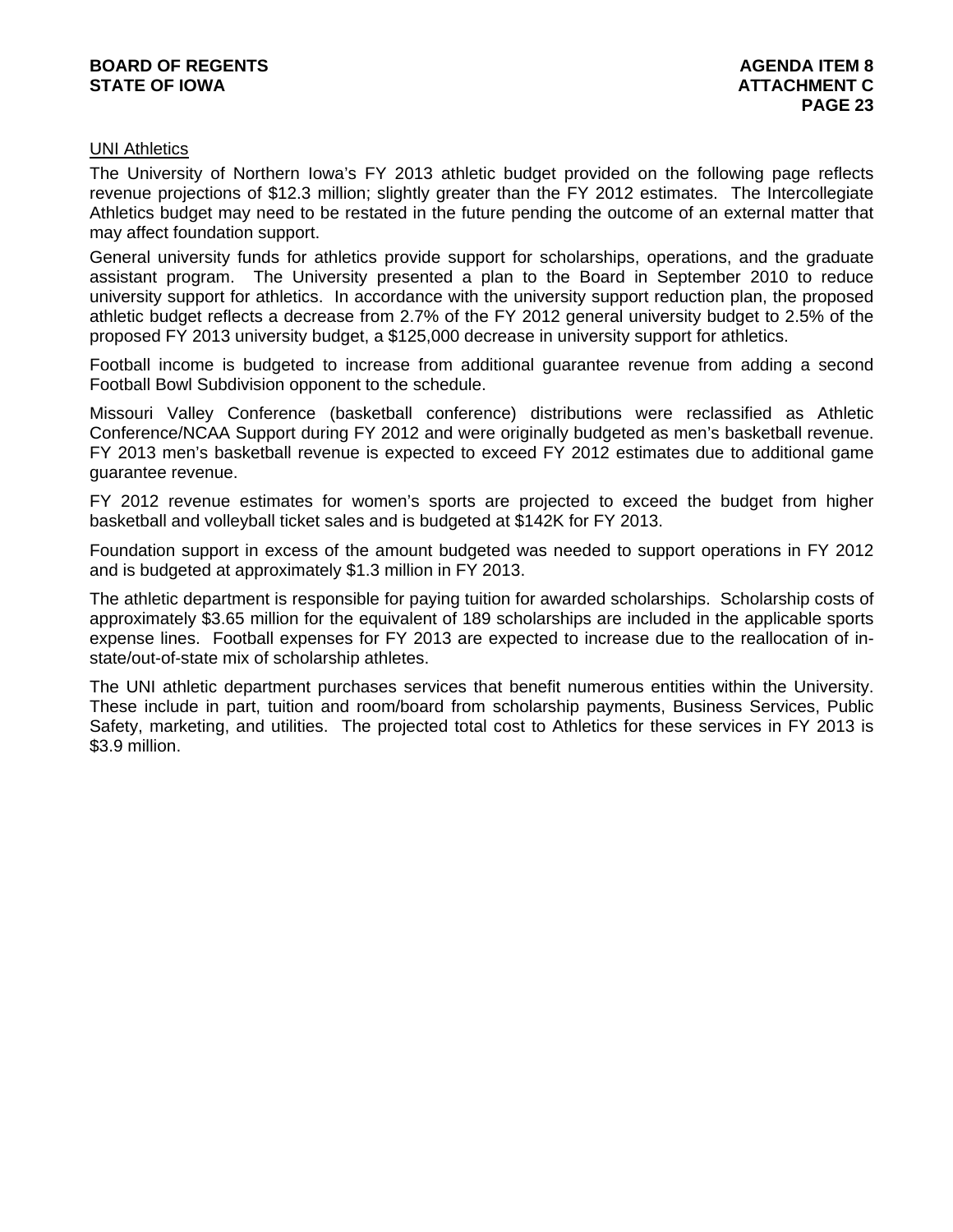## **BOARD OF REGENTS**<br> **BOARD OF REGENTS**<br> **STATE OF IOWA**<br> **ATTACHMENT C**

#### **University of Northern Iowa FY 2013 Proposed Athletic Budget**

|                          |                                     | FY 2012<br>Final | FY 2012<br><b>Estimates</b> | FY 2013<br>Proposed    |
|--------------------------|-------------------------------------|------------------|-----------------------------|------------------------|
| <b>INCOME</b>            |                                     |                  |                             |                        |
|                          | Football                            | 990,500          | 949,306                     | 1,750,000              |
|                          | Men's Basketball                    | 992,950          | 606,010                     | 813,450                |
|                          | Men - All Other Sports              | 45,200           | 55,360                      | 53,600                 |
|                          | Women - All Sports                  | 105,200          | 161,939                     | 142,100                |
| <b>Subtotal - Sports</b> |                                     | 2,133,850        | 1,772,615                   | 2,759,150              |
| <b>Other Income</b>      |                                     |                  |                             |                        |
|                          | <b>Student Activity Fee</b>         | 1,468,393        | 1,468,392                   | 1,491,593              |
|                          | University Support for:             |                  |                             |                        |
|                          | <b>General Athletics Operations</b> | 3,055,200        | 3,039,545                   | 2,914,545              |
|                          | Scholarships                        | 1,283,481        | 1,283,481                   | 1,283,481              |
|                          | Alumni/Foundation Support           | 1,300,000        | 1,945,756                   | 1,273,000              |
|                          | <b>Athletic Marketing</b>           | 1,081,000        | 1,081,000                   | 1,136,000              |
|                          | Athletic Conf/NCAA Support          | 650,000          | 900,000                     | 922,000                |
|                          | Novelties - Outings                 | 175,000          | 230,000                     | 240,000                |
|                          | General                             | 342,200          | 333,689                     | 305,500                |
| Subtotal - Other         |                                     | 9,355,274        | 10,281,863                  | 9,566,119              |
| <b>TOTAL INCOME</b>      |                                     | 11,489,124       | 12,054,478                  | 12,325,269             |
| <b>EXPENSES</b>          |                                     |                  |                             |                        |
| <b>Men's Sports</b>      |                                     |                  |                             |                        |
|                          | Football                            | 2,700,511        | 2,790,373                   | 2,932,696              |
|                          | <b>Basketball</b>                   | 1,721,617        | 1,941,874                   | 1,892,151              |
|                          | All Other Men's Sports              | 1,021,134        | 1,083,866                   | 1,112,155              |
|                          | <b>Subtotal - Men's Sports</b>      | 5,443,262        | 5,816,113                   | $\overline{5,937,002}$ |
| <b>Women's Sports</b>    |                                     |                  |                             |                        |
|                          | <b>Basketball</b>                   | 864,762          | 981,984                     | 948,111                |
|                          | Volleyball                          | 667,028          | 735,703                     | 729,377                |
|                          | All Other Women's Sports            | 2,025,334        | 2,092,435                   | 2,175,016              |
|                          | <b>Subtotal - Women's Sports</b>    | 3,557,124        | 3,810,122                   | 3,852,504              |
| <b>Other Expenses</b>    |                                     |                  |                             |                        |
|                          | <b>Athletic Training</b>            | 226,414          | 138,164                     | 206,050                |
|                          | <b>Administration &amp; General</b> | 1,972,913        | 1,977,748                   | 2,037,586              |
|                          | <b>Athletic Marketing</b>           | 214,411          | 247,420                     | 214,127                |
|                          | Contingency                         | 75,000           | 64,911                      | 78,000                 |
|                          | <b>Subtotal - Other Expenses</b>    | 2,488,738        | 2,428,243                   | 2,535,763              |
| <b>TOTAL EXPENSES</b>    |                                     | 11,489,124       | 12,054,478                  | 12,325,269             |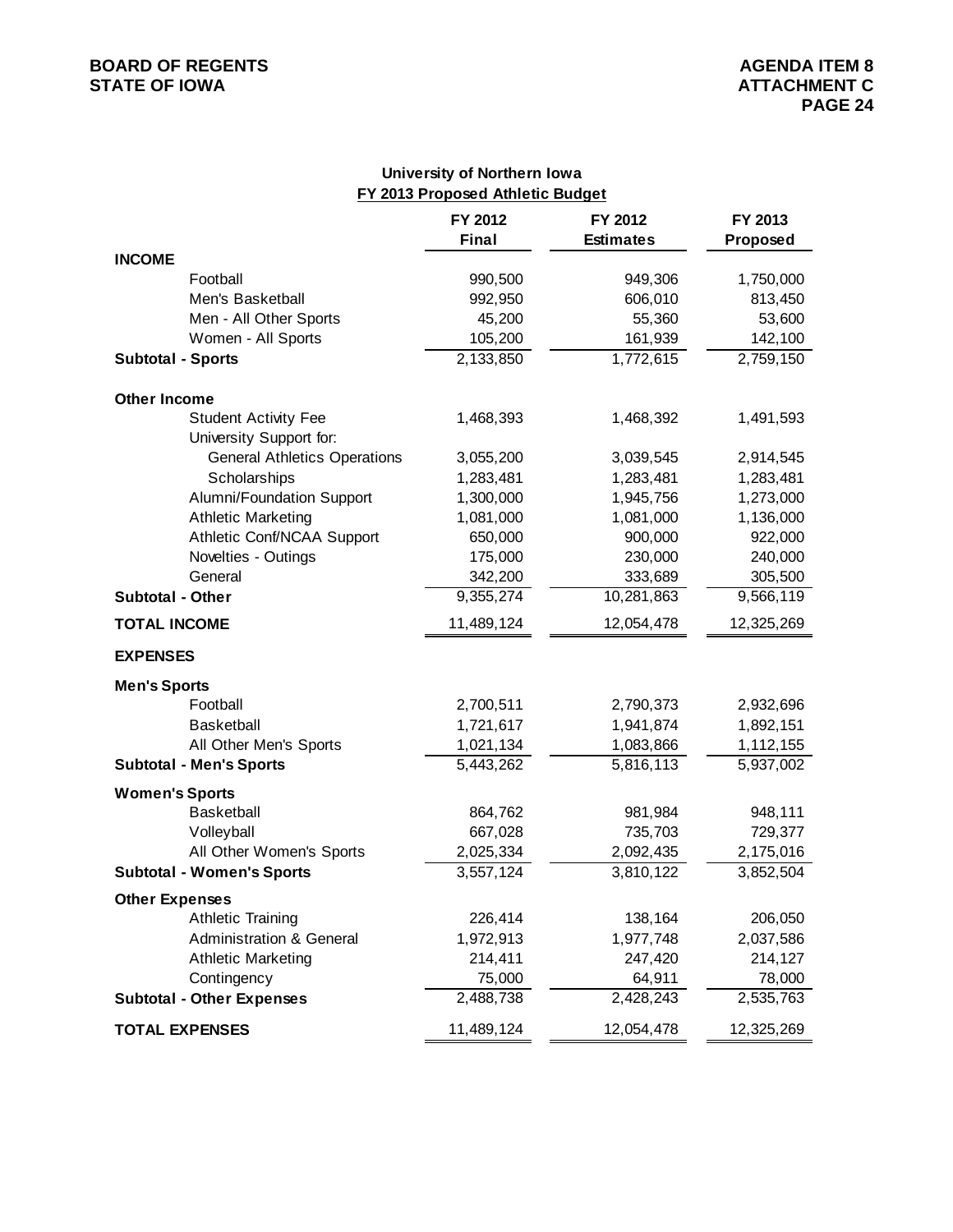### UNI Residence System

The Board received a preliminary FY 2013 residence system budget as a part of the governance report at the March 2012 meeting. Using updated enrollment and occupancy projections, the proposed budget reflects a decline in contract revenues, labor costs, and food costs when compared to the preliminary budget. The budgeted debt service coverage ratio of 192% exceeds the required 135% established by bond covenants.

#### **Preliminary Proposed University of Northern Iowa Residence System Proposed Budget 2012-13**

|                                              |                  |         | гтеннинан у   |    | <b>FIUPUSEU</b> |  |
|----------------------------------------------|------------------|---------|---------------|----|-----------------|--|
|                                              | <b>Estimates</b> |         | <b>Budget</b> |    | <b>Budget</b>   |  |
|                                              | 2011-12          | 2012-13 |               |    | 2012-13         |  |
| <b>OPERATIONS</b>                            |                  |         |               |    |                 |  |
| Revenues                                     | \$<br>37,111,733 | \$      | 38,995,051    | \$ | 36,519,545      |  |
| <b>Expenditures for Operations</b>           | 26,565,129       |         | 28,029,498    |    | 27,004,497      |  |
| Net Revenues                                 | 10,546,604       |         | 10,965,553    |    | 9,515,048       |  |
| % of Revenues                                | 28.4%            |         | 28.1%         |    | 26.1%           |  |
| Debt Service (due July 1)                    | 4,872,938        |         | 4,987,986     |    | 4,959,380       |  |
| <b>Mandatory Transfers</b>                   | 330,000          |         | 330,000       |    | 330,000         |  |
| Net After Debt Service & Mandatory Transfers | \$<br>5,343,666  | \$      | 5,647,567     | \$ | 4,225,668       |  |
| % of Revenues                                | 14.4%            |         | 14.5%         |    | 11.6%           |  |
| Debt Service Coverage Ratio                  | 216%             |         | 220%          |    | 192%            |  |
| University Overhead Payment                  | \$<br>714,128    | \$      | 750,737       | \$ | 725,112         |  |
| <b>FUND BALANCES (June 30)</b>               |                  |         |               |    |                 |  |
| Improvement Fund                             | \$<br>3,886,222  | \$      | 3,603,222     | \$ | 3,603,222       |  |
| <b>System Fund</b>                           | 8,372,039        |         | 2,562,718     |    | 1,166,444       |  |
| Subtotal--Voluntary Reserves                 | 12,258,261       |         | 6,165,940     |    | 4,769,666       |  |
| <b>Bond Reserve Fund</b>                     | 4,850,711        |         | 6,979,924     |    | 6,979,924       |  |
| <b>Bond Construction Fund</b>                | 5,945,849        |         |               |    |                 |  |
| Subtotal--Mandatory Reserves                 | 10,796,560       |         | 6,979,924     |    | 6,979,924       |  |
| Total Fund Balances (June 30)                | \$<br>23,054,821 | \$      | 13,145,864    | \$ | 11,749,590      |  |
| REVENUES AND EXPENDITURES DETAIL             |                  |         |               |    |                 |  |
| Revenues                                     |                  |         |               |    |                 |  |
| Contracts                                    | \$<br>31,007,361 | \$      | 32,939,679    | \$ | 30,464,173      |  |
| <b>Interest</b>                              | 200,000          |         | 200,000       |    | 200,000         |  |
| Other Income                                 | 5,904,372        |         | 5,855,372     |    | 5,855,372       |  |
| <b>Total Revenues</b>                        | \$<br>37,111,733 | \$      | 38,995,051    | \$ | 36,519,545      |  |
| <b>Expenditures for Operations</b>           |                  |         |               |    |                 |  |
| Salaries, Wages & Benefits                   | \$<br>14,562,060 | \$      | 15,582,088    | \$ | 14,997,087      |  |
| Cost of Food or Goods Sold                   | 5,012,170        |         | 5,053,355     |    | 4,813,355       |  |
| <b>Other Operating Expense</b>               | 3,019,084        |         | 3,090,370     |    | 2,990,370       |  |
| <b>Utilities</b>                             | 2,145,180        |         | 2,338,743     |    | 2,338,743       |  |
| Repairs & Maintenance                        | 1,826,635        |         | 1,964,942     |    | 1,864,942       |  |
| <b>Total Expenditures</b>                    | \$<br>26,565,129 | \$      | 28,029,498    | \$ | 27,004,497      |  |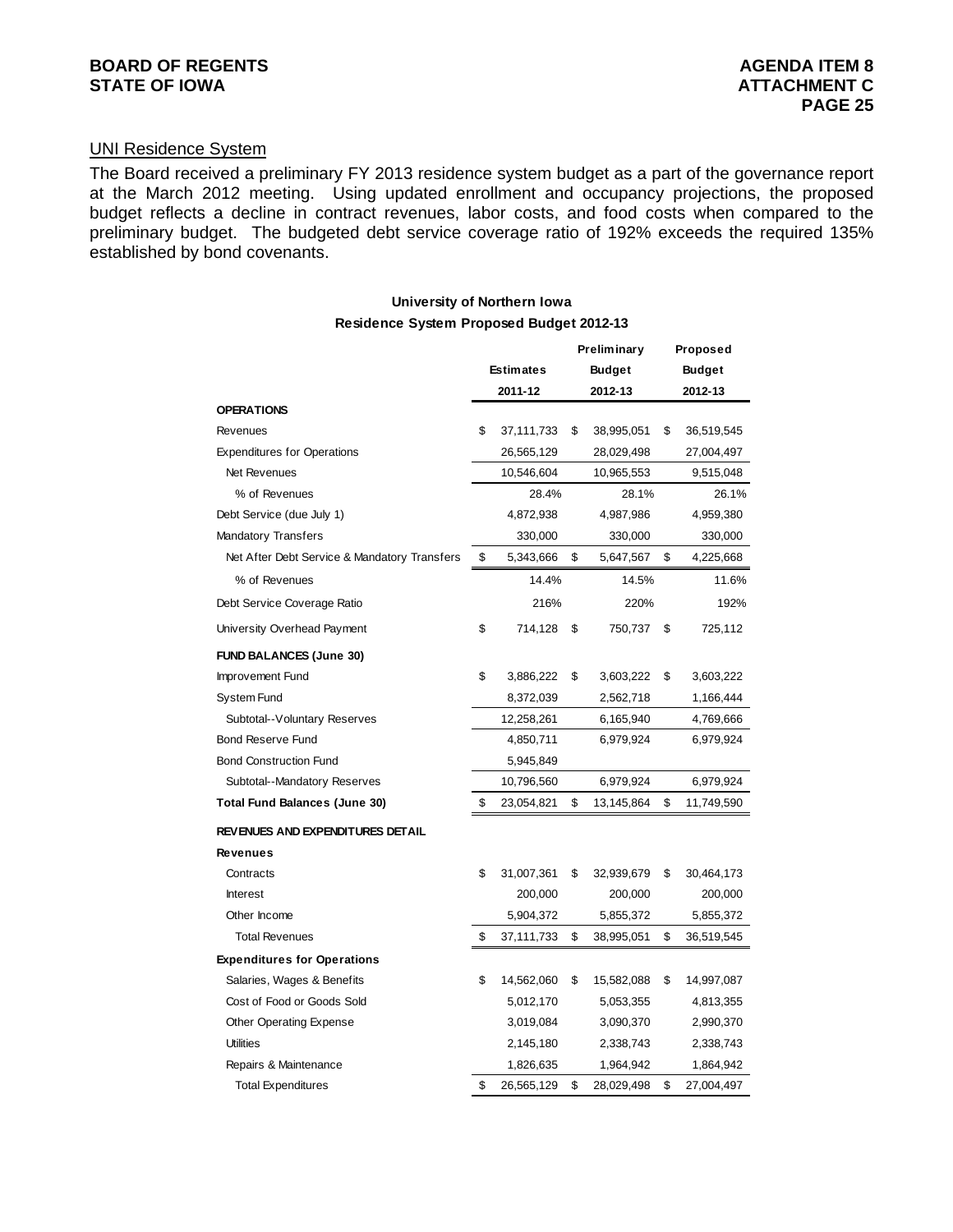#### **FY 2013 BUDGET – IOWA PUBLIC RADIO**

The FY 2013 budget supports the realignment of IPR based on the merger of the three stations in an effort to improve and expand service and outreach to Iowans. The proposed FY 2013 IPR budget was approved by the IPR Board of Directors on June 20, 2012.

- University support is decreased in accordance with IPR's strategic plan to eliminate direct university support beginning in FY 2017.
- Fundraising revenue is projected to increase primarily due to the addition of two sales executives late in FY 2012 and more opportunities in the Des Moines market.
- The compensation increase is primarily from new positions expected to be filled during FY 2013 and a 2.5% average salary increase for staff.
- Depreciation expense will increase in FY 2013 due to the completion of two major projects in FY 2012.
- Capitalized equipment expenses are budgeted to increase in FY 2013 as part of the continued statewide expansion utilizing equipment grants from private sources and the Corporation of Public Broadcasting.

|                                         | FY12 BUDGET     | FY13 BUDGET     | Difference       |
|-----------------------------------------|-----------------|-----------------|------------------|
| <b>OPERATING INCOME</b>                 |                 |                 |                  |
| <b>University Support</b>               | 1,062,872       | 944,800         | (118,072)        |
| State of Iowa Appropriation             | 391,568         | 391,568         |                  |
| Federal Support - CPB                   | 683,224         | 683,225         | 1                |
| Fundraising                             | 5,771,154       | 5,950,647       | 179,493          |
| TOTAL OPERATING INCOME                  | \$<br>7,908,818 | \$<br>7,970,240 | \$<br>61,422     |
| <b>OPERATING EXPENSES</b>               |                 |                 |                  |
| Compensation                            | \$<br>4,266,997 | \$<br>4,529,504 | \$<br>262,507    |
| <b>Programming Fees</b>                 | 1,058,018       | 1,033,943       | (24, 075)        |
| Facilities                              | 595,190         | 499,264         | (95, 926)        |
| Professional/Other Services             | 310,705         | 354,687         | 43,982           |
| Telecommunications                      | 191,049         | 242,056         | 51,007           |
| <b>Depreciation Expense</b>             | 396,698         | 563,354         | 166,656          |
| Printing                                | 111,027         | 98,500          | (12, 527)        |
| <b>Supplies</b>                         | 158,762         | 85,847          | (72, 915)        |
| Travel                                  | 98,366          | 103,090         | 4,724            |
| Debt Service                            | 89,889          | 14,899          | (74, 990)        |
| Other                                   | 265,442         | 319,763         | 54,321           |
| <b>TOTAL OPERATING EXPENSES</b>         | \$<br>7,542,143 | \$<br>7,844,907 | \$<br>302,764    |
| NET OPERATING INCOME (LOSS)             | \$<br>366,675   | \$<br>125,333   | \$<br>(241, 342) |
| NON-OPERATING INCOME (EXPENSE):         |                 |                 |                  |
| <b>State Capital Funding</b>            | \$<br>804,641   | \$<br>300,360   | \$<br>(504, 281) |
| <b>Equipment Grants</b>                 | 18,794          | 1,100,000       | 1,081,206        |
| <b>Rental Revenue</b>                   | 105,227         | 106,658         | 1,431            |
| <b>Investment Earnings</b>              | 176,482         | 100,000         | (76, 482)        |
| Equipment, Capitalized                  | (1,027,574)     | (1, 377, 115)   | (349, 541)       |
| Equipment, Non-Capitalized              | (77,067)        | (47, 582)       | 29,485           |
| TOTAL NON-OPERATING INCOME (EXPENSE) \$ | 503             | \$<br>182,321   | \$<br>181,818    |
| <b>NET ALL ACTIVITY</b>                 | \$<br>367,178   | \$<br>307,654   | \$<br>(59, 524)  |

#### **FY 2013 BUDGET ‐ IOWA PUBLIC RADIO**